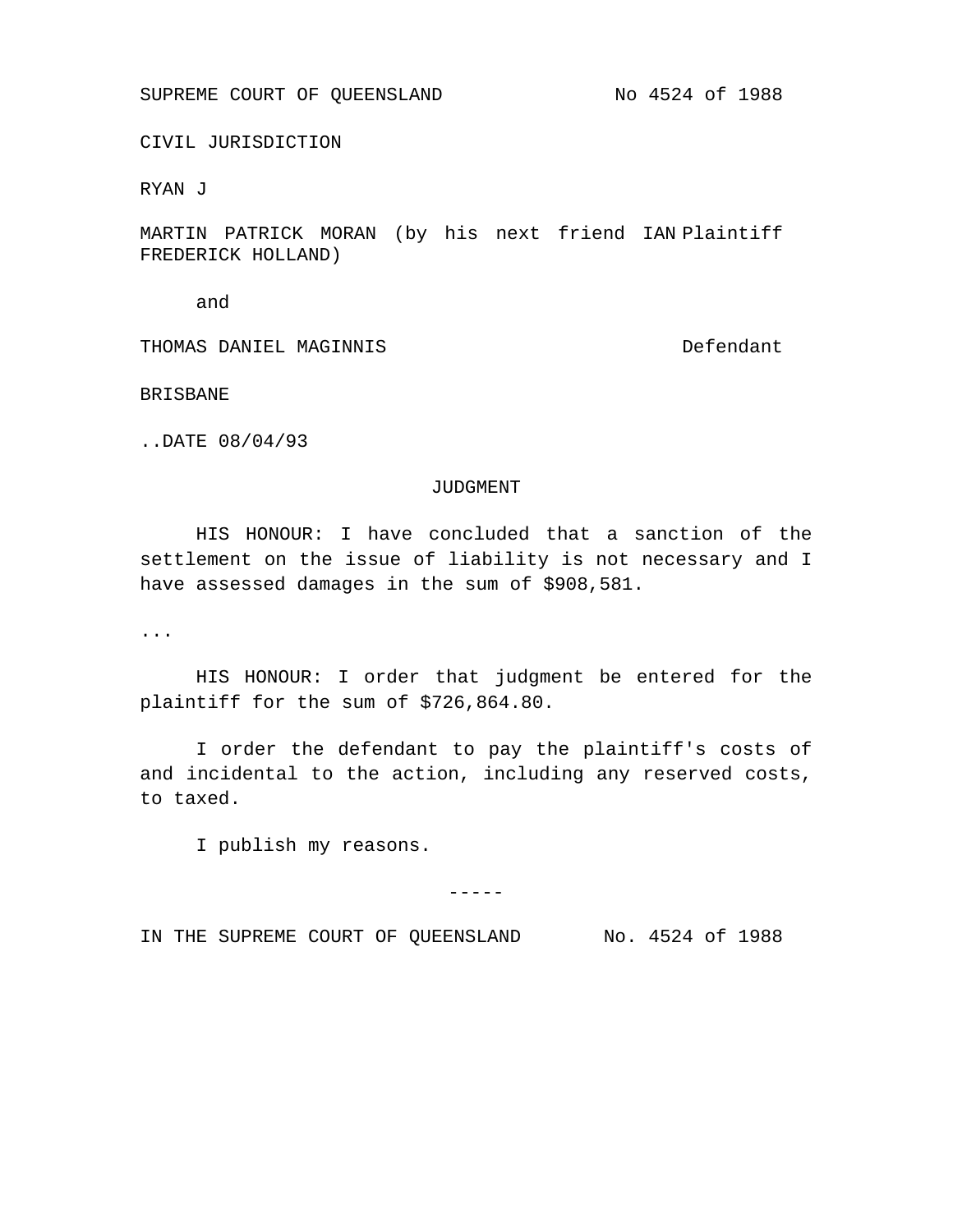## Before Mr. Justice K.W. Ryan

[Re: Martin Patrick MORAN]

BETWEEN:

## <u>MARTIN PATRICK MORAN</u> (by his next friend <u>IAN-Plaintiff</u> FREDERICK HOLLAND)

AND:

THOMAS DANIEL MAGINNIS DESERVIT DEFENDANT

REASONS FOR JUDGMENT - RYAN J.

Judgment delivered 08/04/1993

| Counsel:    | J. Griffin Q.C. with W. Martin for the     |                  |
|-------------|--------------------------------------------|------------------|
|             | Plaintiff                                  |                  |
|             | R. Douglas Q.C. with K. Geraghty for the   |                  |
|             | Defendant                                  |                  |
| Solicitors: | Holland & Holland for the Plaintiff        |                  |
|             | Quinlan Miller & Treston for the Defendant |                  |
| Hearing     | 9, 10, 11, 12, 15, 16, 17 and 18 March     |                  |
| Dates:      | 1993.                                      |                  |
|             | IN THE SUPREME COURT OF QUEENSLAND         | No. 4524 of 1988 |

Before Mr. Justice K.W. Ryan

[Re: Martin Patrick MORAN]

BETWEEN:

<u>MARTIN PATRICK MORAN</u> (by his next friend <u>IAN-Plaintiff</u> FREDERICK HOLLAND)

AND:

THOMAS DANIEL MAGINNIS DESERT DEFENDANT

## REASONS FOR JUDGMENT - RYAN J.

Judgment delivered 08/04/1993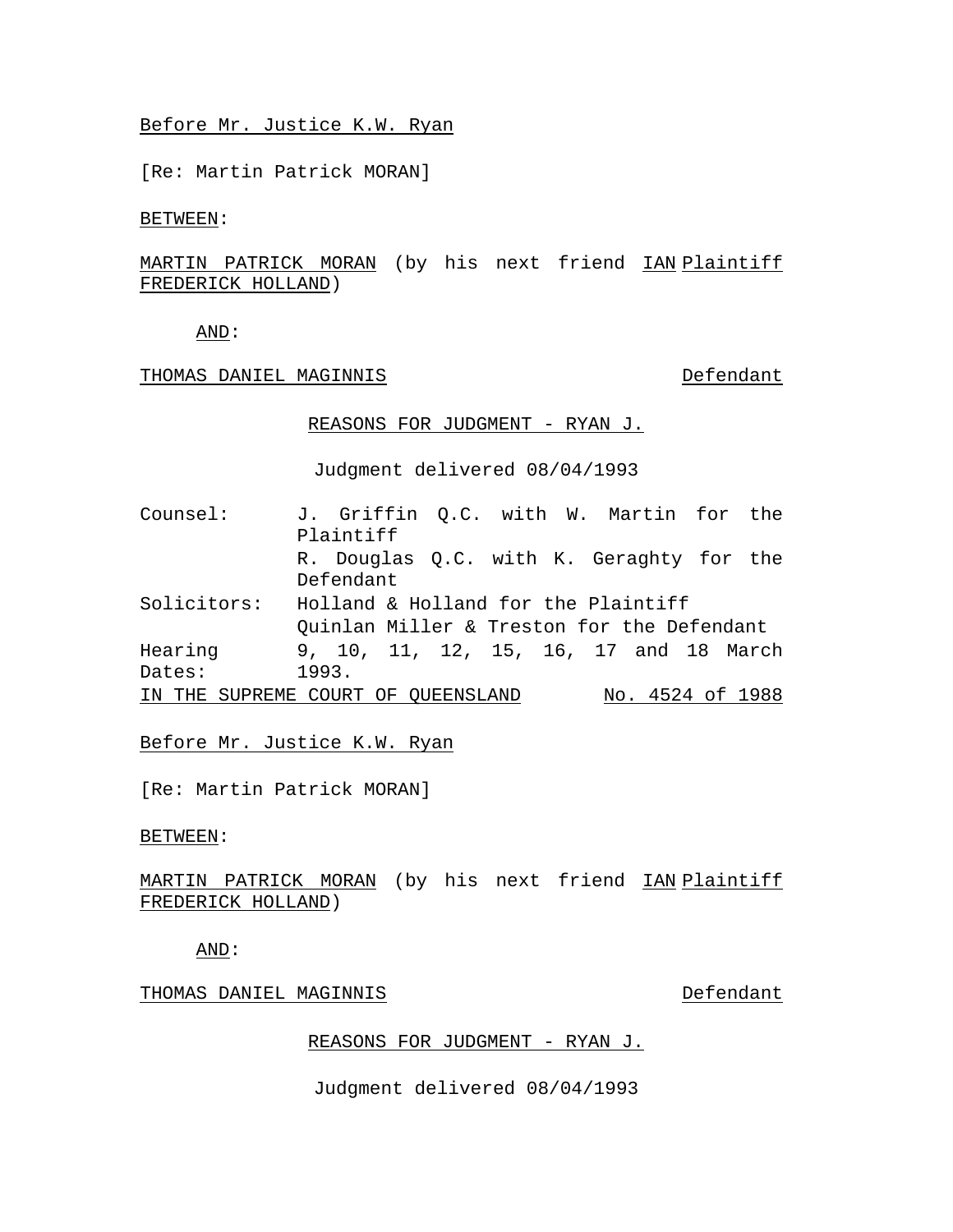The plaintiff was injured on 12 February 1987 when he was riding a pedal cycle which collided with a motor cycle ridden by the defendant.

Liability was settled during the trial, subject if necessary to the sanction of the Court. This course was necessary because there was evidence that the plaintiff had suffered brain damage as a consequence of the collision. The action had been commenced without a next friend, but a solicitor had pursuant to O. 3 r.17A adopted the proceedings on behalf of the plaintiff and agreed to be appointed as his next friend in the cause. I have however concluded for reasons set out later that a sanction of the settlement is not necessary. I am satisfied that the plaintiff's mental capacity is such that he is able to manage his affairs and to give proper instructions to his solicitors with respect to the settlement.

The plaintiff was born on 22 May 1949 in the United Kingdom. He was therefore aged 38 years at the time of the accident. He is now aged 43 years.

Evidence was given by a witness of the accident that when the collision occurred, the plaintiff went over the top of the motorcyclist. He was not wearing a helmet. It appears likely that he hit his head on the roadway or kerb.

The plaintiff was admitted to the Royal Brisbane Hospital following the accident. He had suffered a right sided acute frontotemporal subdural haematoma. On arrival he was conscious but drowsy and confused. However his neurological condition deteriorated and he became unconscious. An emergency right frontotemporal craniotomy and evacuation of the acute subdural haematoma was performed under a general anaesthetic. There was considerable brain swelling which prevented replacement of the bone plate. Next day, under a general anaesthetic he underwent a right occipital craniotomy and evacuation of the acute right occipital subdural haematoma and right acute occipital extradural haematoma.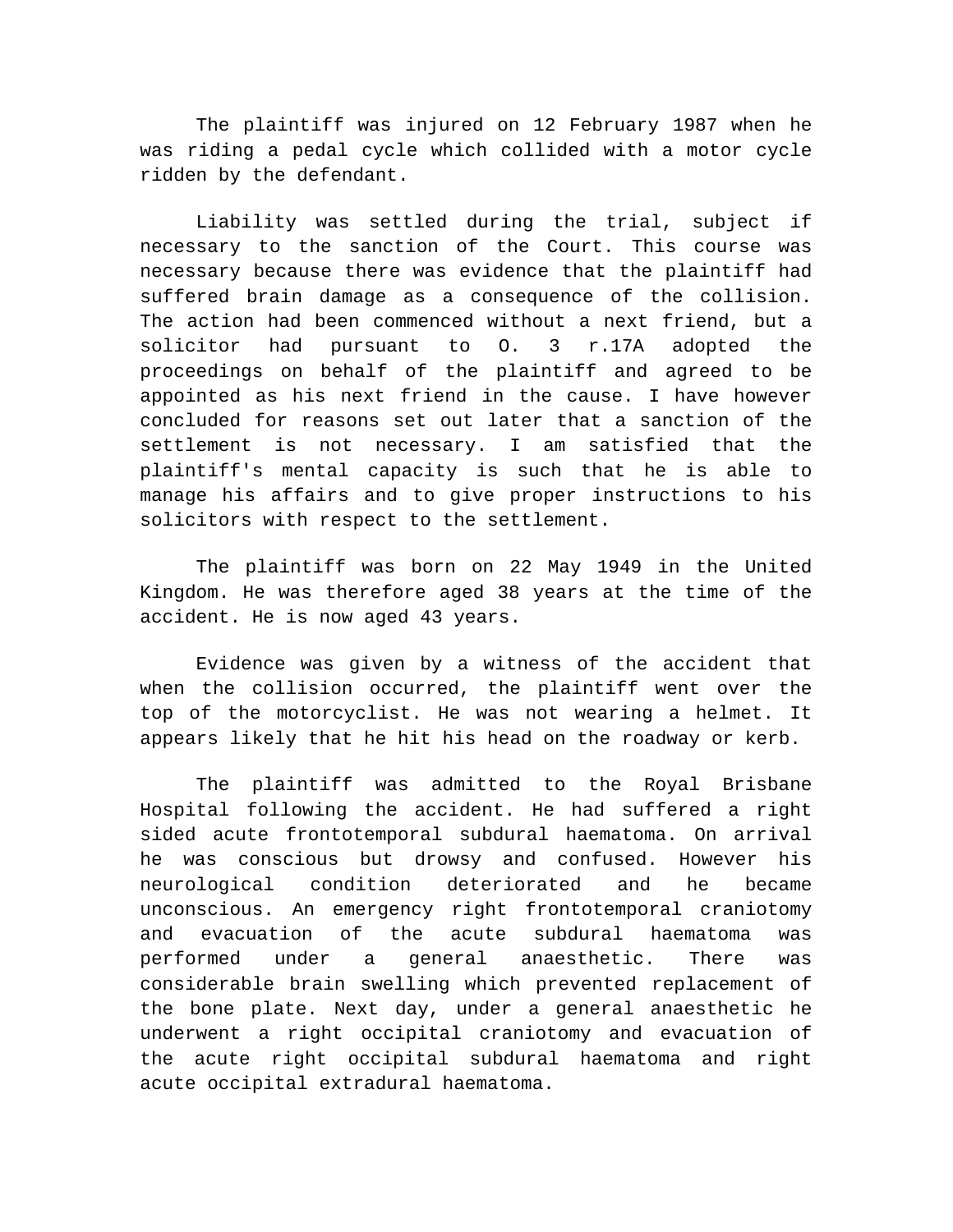On 14 February 1987, a CT head scan demonstrated considerable right hemisphere swelling and some residual subdural haematoma in the left parietal region.

A CT head scan performed on 2 March 1987 demonstrated ventriculomegaly consistent with obstructive hydrocephalus. On 28 March 1987 the right frontal craniotomy wound was explored under general anaesthesia. Surgery was undertaken for removal of necrotic brain tissue and a cerebrospinal fluid collection was undertaken. It was considered that he was suffering from a meningitis and/or ventriculitis and he was commenced on antibiotics.

On 15 May 1987 the right frontal skull defect was covered by acrylic cranioplasty (that is a plastic replacement of the bone defect). On 26 May 1987 under general anaesthetic a ventriculoperitoneal shunt was created. This consisted in the insertion of a plastic tube within the ventrical of the brain then running that tube subcutaneously beneath the skin and inserting it into the peritoneal cavity so that cerebrospinal fluid under increased pressure could drain freely into the peritoneal cavity and thus stop a build up of pressure. Later it was discovered that he had developed a shunt infection. On 4 June 1987 under a general anaesthetic the shunt was removed and he was treated with antibiotics. On 13 July 1987, the shunt was re-inserted.

On 16 July 1987 a left leg venogram was performed which confirmed the clinical diagnosis of a left leg deep vein thrombosis.

The plaintiff had been transferred to the Princess Alexandra Hospital for further rehabilitation on 2 June 1989. At the time of transfer he was noted to have a mental status score of 8/10. It was explained that this was a very simple bedside test in which he got 8 of the questions put to him right out of the ten. He had evidence of weakness of the left arm and leg, he had loss of the left visual field, and sensory inattention on the left side (that is, with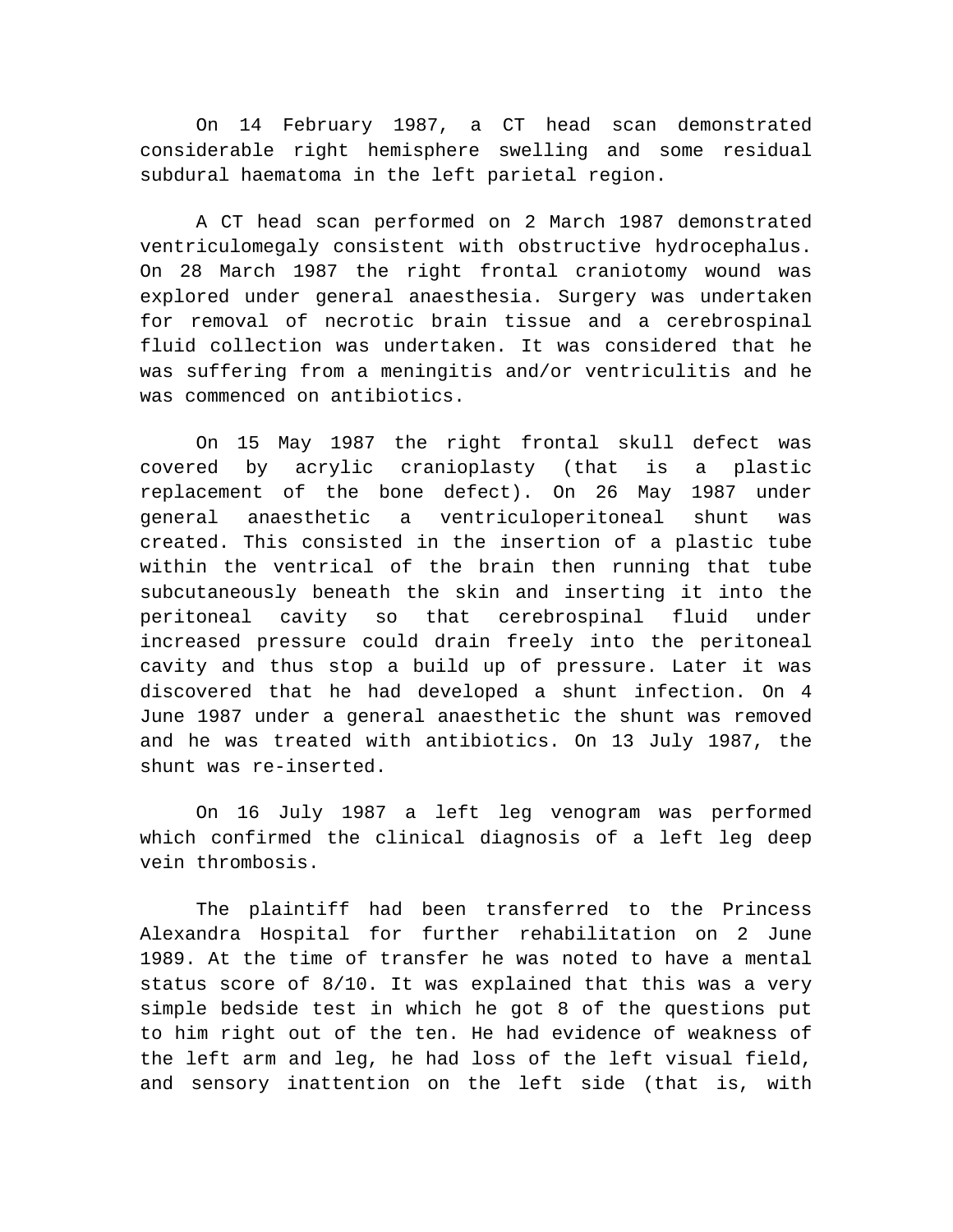sensory impact on the left at the same time as on the right, he ignored the one on the left.)

Dr. Harrison, an ophthalmologist, stated that the plaintiff had a substantial visual problem as the result of the accident. He has a moderately severe permanent visual defect in each eye amounting to 45 per cent loss of visual efficiency in each case as a direct result of the accident.

A neurologist, Dr. Landy, stated as a result of his head injury he is left with quite severe cognitive impairment and impairment of recent memory. He is suffering from Jacksonian Motor Epilepsy affecting his left arm and leg, which is still not controlled by his dilantin treatment, and while he is not suffering episodes of loss of consciousness, he is suffering from epileptic attacks. His mobility is considerably affected. His balance has been affected, and he has problems with co-ordination.

Dr. Landy thought that the plaintiff's epileptic condition was permanent. He said that his co-ordination had improved but his epilepsy had not improved.

Dr. Spork, an urologist, stated that during the surgical procedures following the accident the plaintiff was required to have an in-dwelling catheter (a tube stuck into the bladder via the penis). He thought that the plaintiff has an acute onchronic prostatitis, and that it was more than likely that this had occurred as a result of tubes being put into his bladder repeatedly and left for long periods of time. In oral evidence he explained that once the prostate has become infected and becomes chronically affected, persons are prone over the course of time to get acute flare ups of their problem. He expected that the plaintiff would need a cystoscopic examination every three or four years, and that an operation to his prostate may be brought forward 10 or 15 years.

Dr. Morris, an orthopaedic surgeon, reported that he could find no orthopaedic abnormality in the plaintiff's legs or arms. He thought that any problems the plaintiff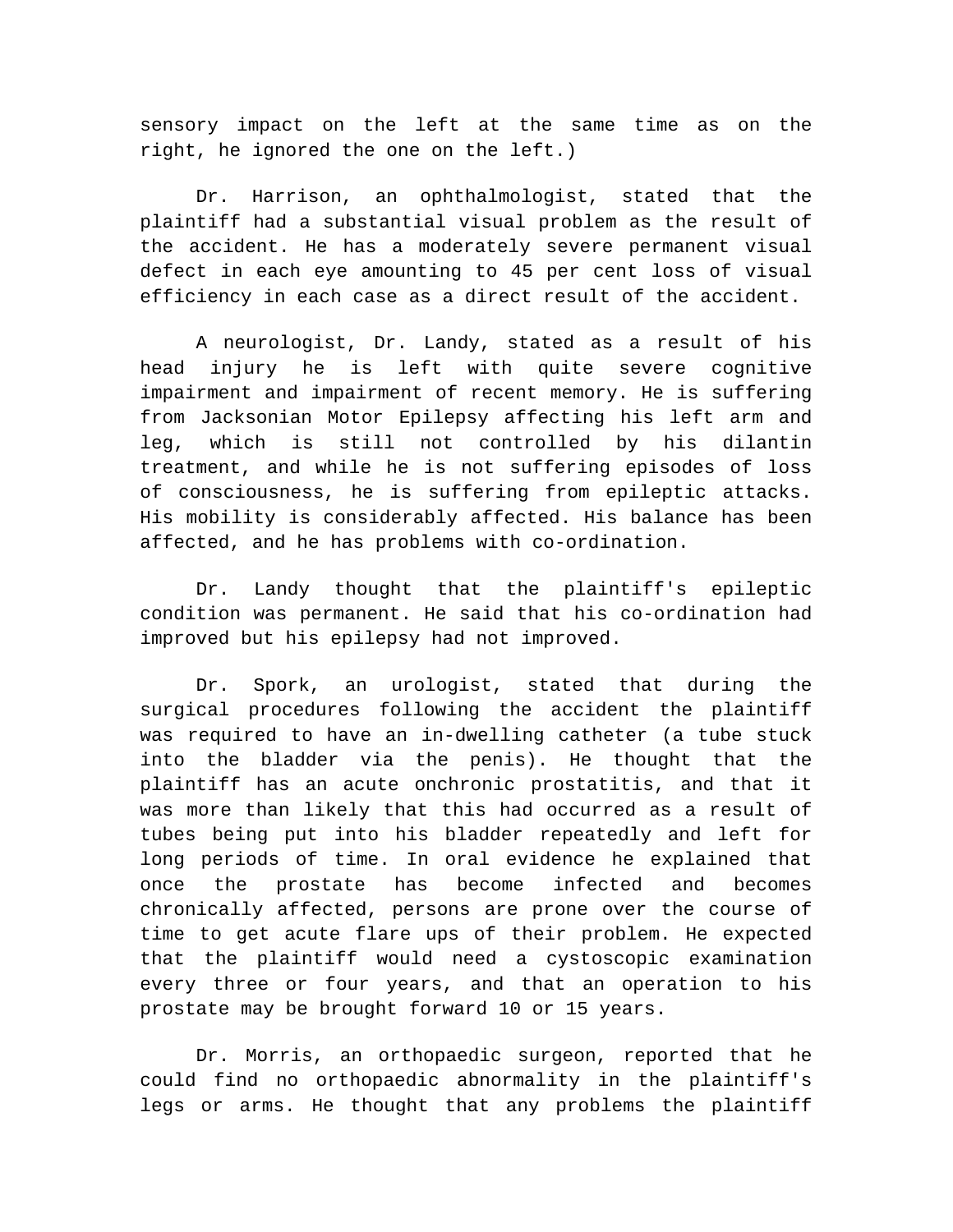has relates to his head injury and not to his orthopaedic injuries.

The plaintiff has suffered from recurrent periumbilical abdominal pain, intermittent minor dyspepsia, and constipation. Dr. Harris, a gastroenterologist, stated that these conditions, except for the peri-umbilical pain, are likely to improve and have been intermittent in nature since his accident.

Dr. Klug, a psychiatrist, reported that mental state examination revealed mildly impaired concentration and immediate recall and moderately impaired recent memory. He expressed the opinion that the plaintiff had sustained a severe head injury, as a result of which he has developed past traumatic epilepsy, visual problems, intellectual impairment, and a personality change.

Mr. Salzman, a clinical neuropsychologist, assessed the plaintiff's verbal I.Q. of 106 as being in the average range, and his performance 1.Q. of 82 as being in the low average range. His full scale I.Q. of 95 was also in the average range. He stated that on the results of a neuropsychological assessment the following deficits were identified:

- (1) His verbal and visual spatial memory are moderately impaired.
- (2) There were indications of right hand tactile agnosia, and left hand apraxia.
- (3) His visual scanning is severely impaired and there is evidence of a left visual field neglect.
- (4) There were significant signs of frontal lobe impairment as evidenced by verbal perseveration, poor visual organisation and impaired hand movement.
- (5) His right-left orientation is impaired.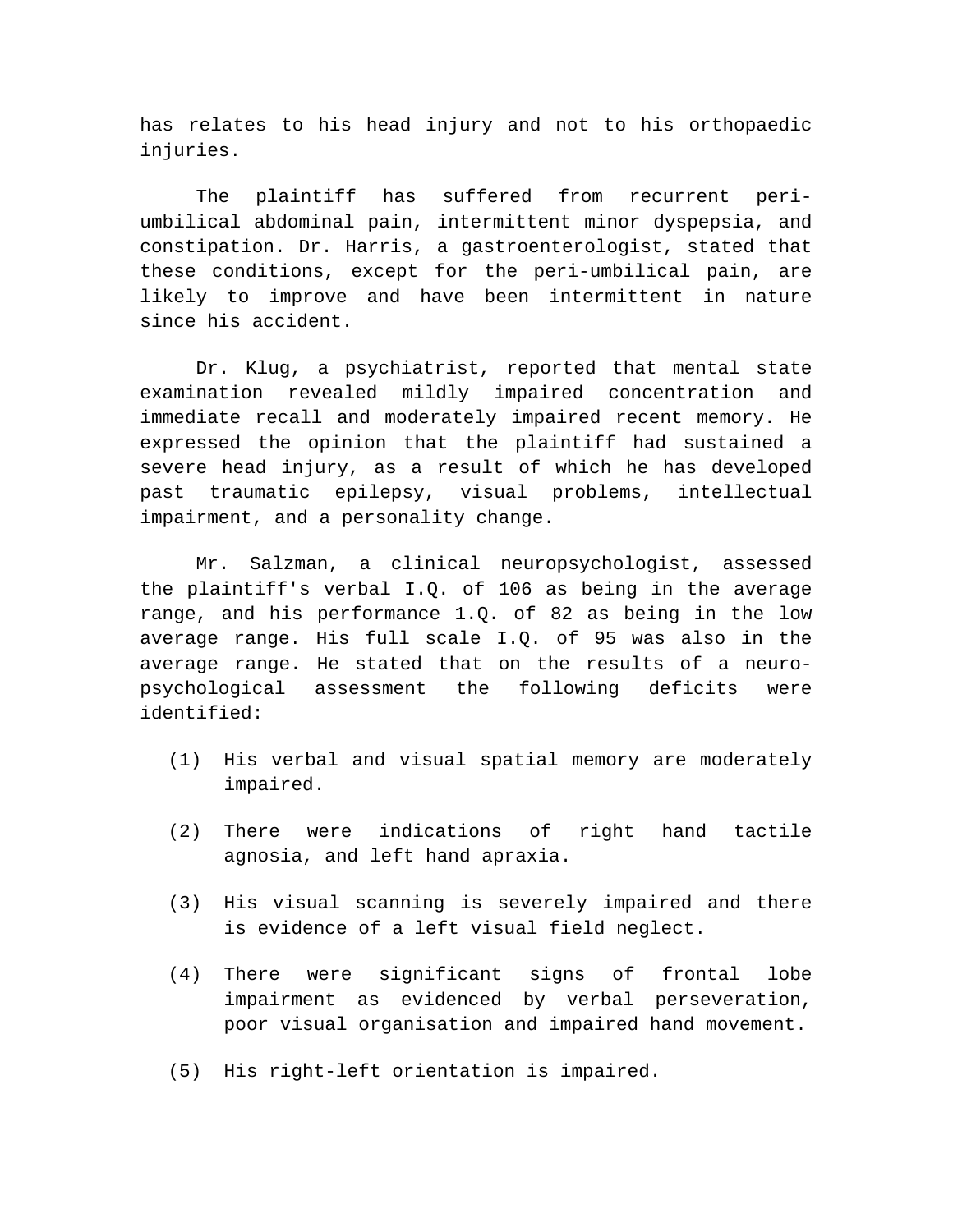- (6) There was evidence of constructional apraxia.
- (7) On a general level his cognitive processing abilities are considerably slower than that of the normal adult.
- (8) He has experienced a significant loss of visual spatial intellect.

The situation which emerges from these reports is that the plaintiff suffered as a result of the accident a very serious head injury. As Dr. Klug said he had two subdural haematomas, he had evidence of cerebral shift, he developed various complications such as a left hemiparesis, third nerve palsy, obstructive hydrocephalus and post traumatic epilepsy; he has the visual impairment described by Dr. Harrison; he has severe cognitive impairment and impairment of recent memory, he has suffered a personality change and he has urological problems. He does not suffer severe physical pain, but he has full insight into his deficiencies.

The plaintiff gave evidence that he completed five "O Level" subjects In England, and was offered a trip to Australia under a "Big Brother" scheme. He was placed in employment as a jackeroo for 12 months, and then worked for some months at a service station. He decided to enter Portsea Military College as an officer cadet and graduated as a second lieutenant, but he resigned about 1970 or 1971. He obtained a job with an office systems firm and stayed with it for 9 months, until it closed down. He started work as an insurance salesman about 1973. He began with New Zealand-Victoria Life and stayed with it for 12 months. He said that he was second in Queensland in sales for the company. He then joined Living Insurance, and said that he earned \$40,000 to \$50,000 per year in gross commission.

After he became involved in selling insurance, he started competitive bicycle riding at about age 28. He won a silver medal for Queensland as a result of his track races. He left Living Insurance to go back to the United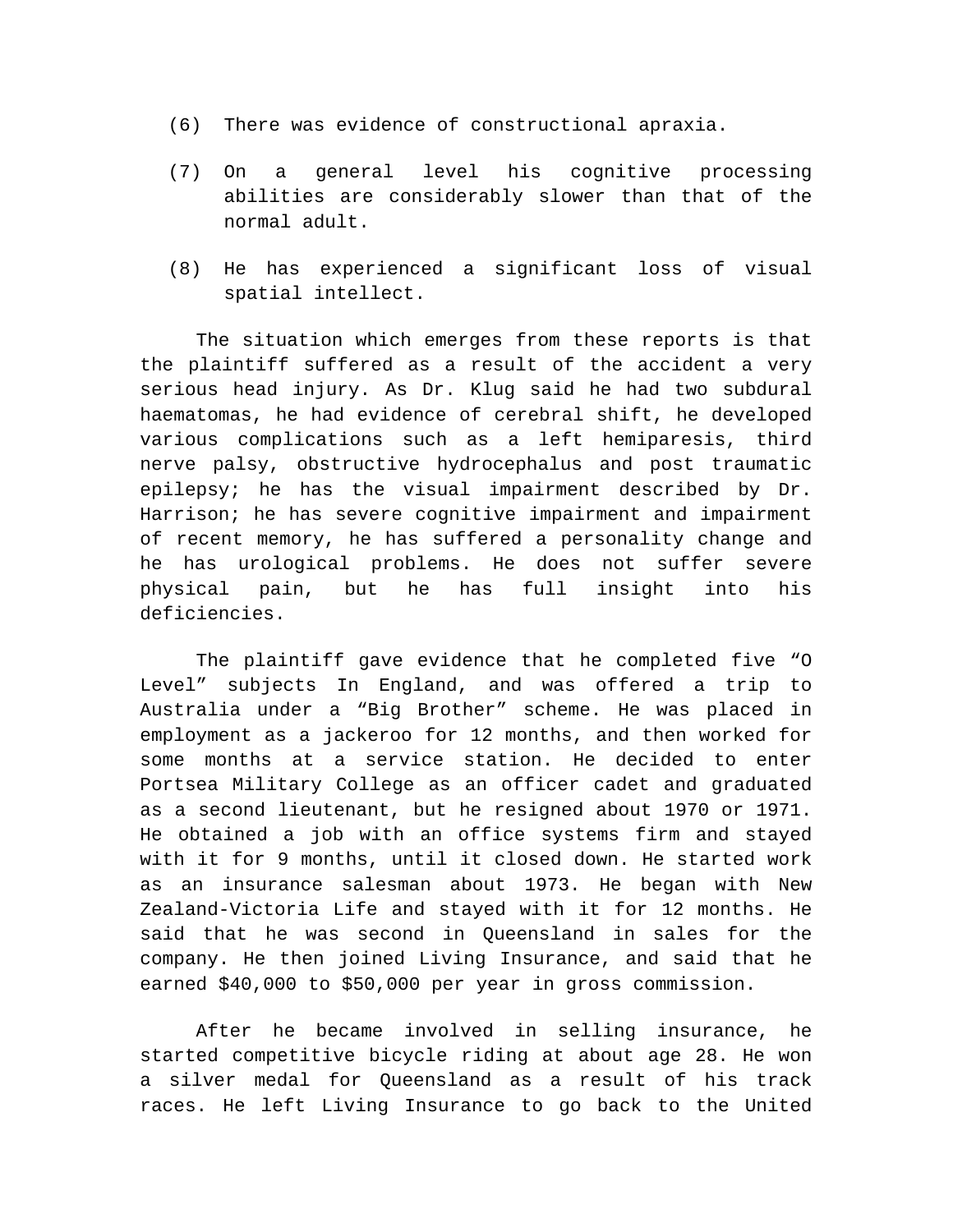Kingdom, in order to try out for the British cycling team for the Commonwealth Games. He was unsuccessful, and returned to Living Insurance. He then joined Legal and General Insurance. I shall refer later to the evidence in relation to his insurance work.

The plaintiff said that he engaged in snow skiing at Thredbo, and that he went annually to Europe for skiing holidays for 5 years prior to the accident. He engaged in water skiing, and he had his own boat. He had done work at a gymnasium, and he has attended a gymnasium since the accident, in order to counteract boredom and to get fit again. He used to fish before the accident, but is unable to do so now, because of visual difficulties and lack of co-ordination.

The plaintiff said that he had a hobby prior to the accident of collecting antiques for aesthetic appeal and investment. He said he was fascinated with motor cars. He leased a Lancia when he was with Legal and General, and then he had a series of Porsches. He has been unable to drive since the accident, by reason of difficulties with his sight, his inability to judge distances and his epilepsy.

He said that his marriage broke up when he was aged 26. He had his own unit, and he attracted female company. He said that his libido was now very poor, and that he was not so attractive to females now. He described his libido as being two to three per cent of what it used to be.

The plaintiff said that he did not recall the accident. He had great pain around his chest and in his stomach as a consequence of the operations. He has had a number of turns of epilepsy, in which he has done damage to objects and suffered injuries. He has difficulty in passing urine and in control of his bladder, and he suffers from constipation. He has an ache in his abdomen which is not constant and which varies in intensity. His lack of coordination results in him bumping against objects and he is worried when he has to cross roads. He is very concerned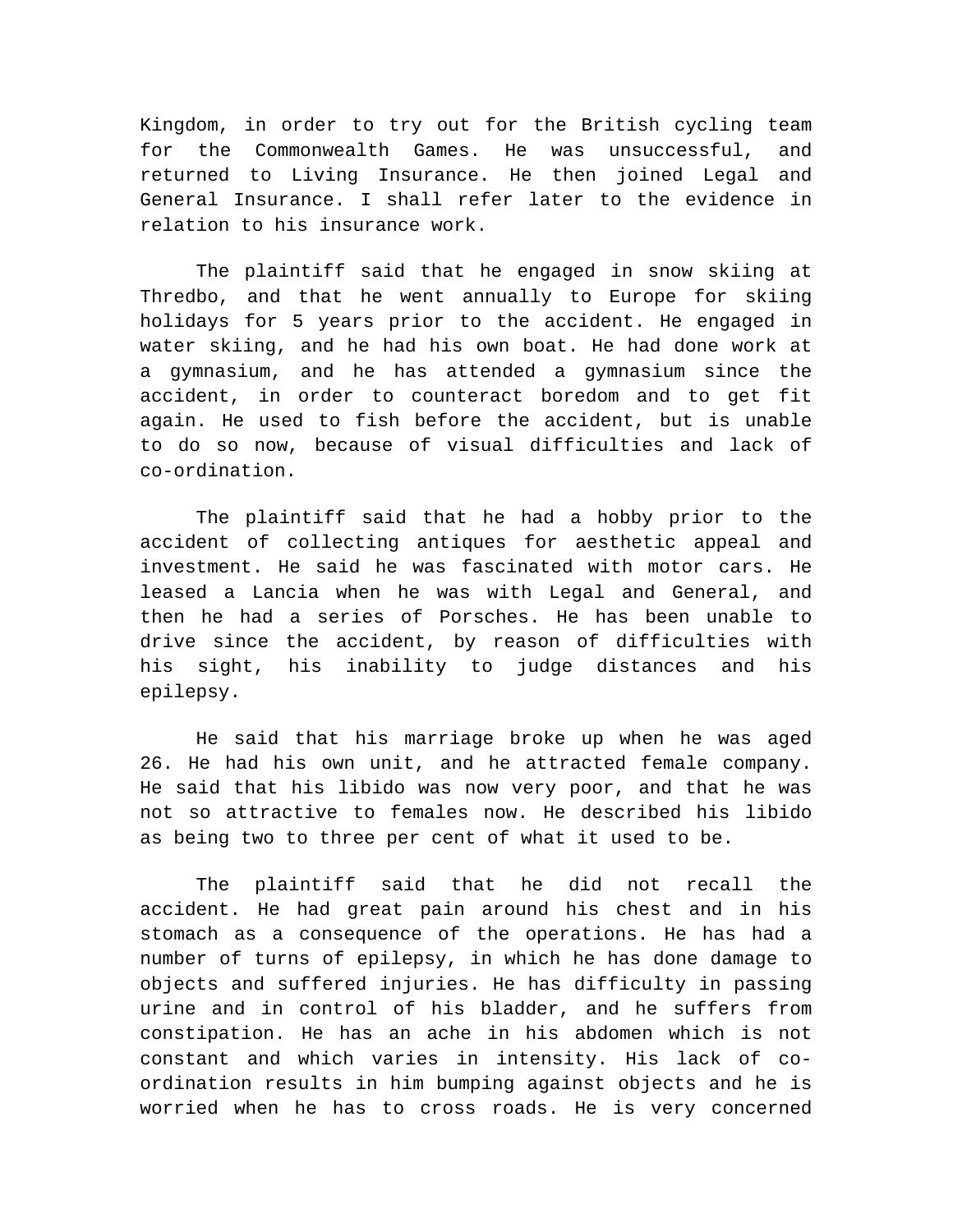that it is difficult for him to have relationships with the opposite sex. He admitted that he could walk reasonably well, and this seems to be so from a film which was tendered.

After discharge from hospital, the plaintiff went to live with his ex-wife. Her new husband and the plaintiff's daughter were also living at the house. His ex-wife was working. She did the cooking for him, and he thought that she must have done the washing. He stayed there four or five months. He then decided to go to the United Kingdom. He went there on 4 March 1988, and stayed there until 6 June 1988. He said that his parents did the cooking and his mother did the ironing. He returned to Australia and stayed with his former mother-in-law. She cooked his meals and did some ironing. In August 1988 he went back to the United Kingdom, and stayed there for 14 months. He said that his parents "put me up with a landlady". He returned to Australia on 11 November 1989, and stayed again with his former mother-in-law. As he found the heat trying, he went back to the United Kingdom on 19 March 1990. He returned to Australia on 26 June 1990. He then lived on his own at the Gold Coast. He had a lady come in for two hours a fortnight to iron and clean. He went to cafe's for his meals. For four or five months he had a girlfriend who assisted with domestic tasks. He then went to live with Mr. & Mrs. Skerry with whom he is presently residing. He has been living with them for 12 months.

Mrs. Skerry gave evidence that the plaintiff is unable to cook and that she would not allow him in the kitchen, as his memory deficit makes him a danger. He is capable of reheating a meal in a microwave oven. She washes his clothes. He finds it difficult to do up buttons on the cuffs of his shirts. He is unable to use a knife properly. She considered that he needed regular supervision. She estimated that she did two to three hours work per day for him.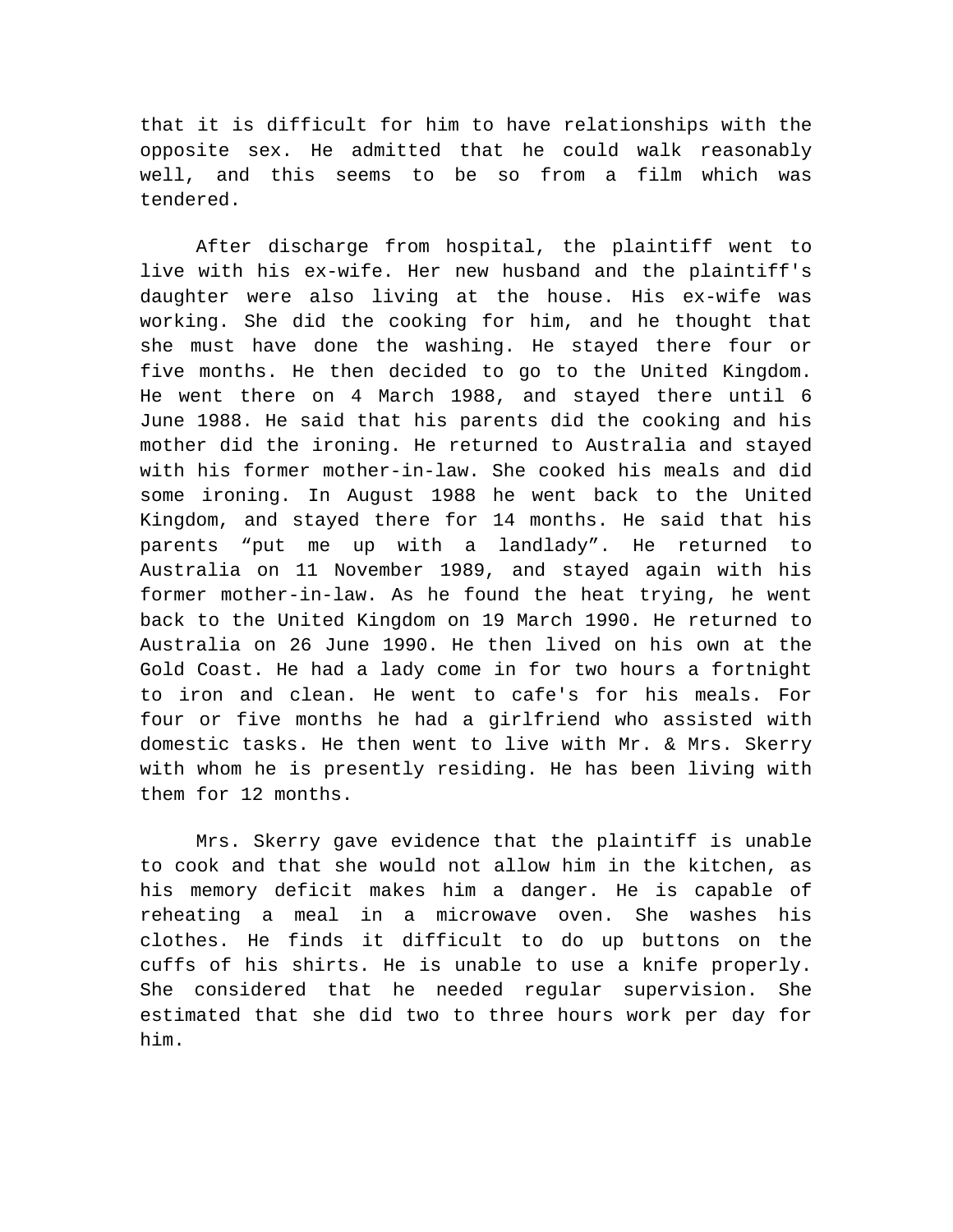According to Mr. and Mrs. Skerry, the plaintiff was not caring for himself adequately at the Gold Coast.

For pain, suffering and loss of the amenities of life, I assess damages in the sum of \$90,000. I allow interest on \$30,000 at two per cent per annum from the date of the accident. That amounts to \$3,600.

Evidence was given by a representative of a home care agency, Domicare, that the hourly rates for care would be \$7.50 per hour to January 1988, \$8.50 per hour from February 1988 to January 1989, \$9.00 per hour from February 1989 to February 1992, and \$9.50 per hour from March 1992 until the present. I have not taken into account administration costs over the pre-trial period.

It is difficult to make a precise assessment of the number of hours during which services were provided to him gratuitously over the pre-trial period. There were periods when no such services were provided, namely when he was in hospital and at the Gold Coast. The evidence he gave of services provided by his ex-wife, his parents, his landlady and his former mother-in-law was meagre. I consider it reasonable to make an allowance based on 2 hours per day for four years at a rate of \$8.00 per hour. That amounts to \$23,360. I allow interest on this at six per cent for five years. That amounts to \$7,008.

I am satisfied that he will require two to three hours assistance per day in the future, and eventually he will need more assistance. His life expectancy is 31 years. For the period up to age 55, I make an assessment on the basis of two hours per day at \$12.50 per hour or \$25 per day. That amounts to \$82,950. Thereafter I make an assessment on the basis that he will require more assistance, but I do not consider it appropriate to make an allowance for a live in housekeeper at the rate of \$100 per 24 hour shift, which is the figure set out in the Domicare letter. He is not confined to bed or to a house, he is able to walk and look after his own affairs, and he keeps himself physically fit. He will certainly need assistance on a daily basis to help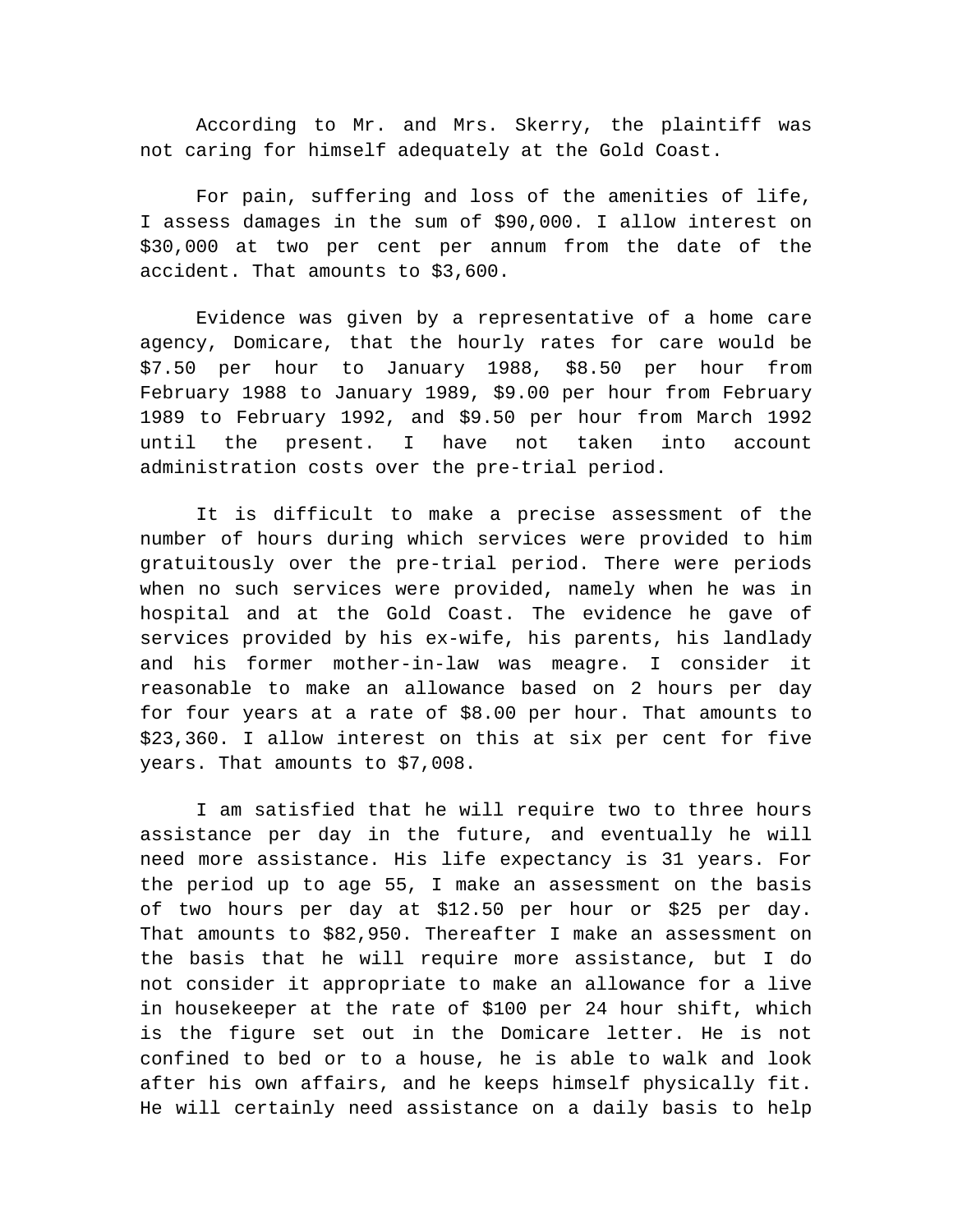with his meals, his laundry, and with supervision. I make an assessment on the basis of care for 28 hours per week at \$12.50 per hour. The amounts to \$126,000. Accordingly, I allow \$208,950 for future care.

In relation to special damages, the plaintiff seeks to recover the costs of airfares to and from the United Kingdom on two occasions, amounting to \$11,800.

I consider that the claim cannot be justified. It is understandable that he should have returned to live with his parents after he left the home of his former wife. They had visited him while he was in hospital, and he had made visits to the United Kingdom before the accident. There is however no reason to suppose that proper care could not have been provided for him in Australia, or that it was reasonable to incur these expenses to receive treatment which was not available to him in Australia.

The plaintiff seeks also to recover the costs of expenditure on equipment and courses to maintain or improve his level of fitness. The claim is for \$1,340 for gymnasium training, \$329 for a wind trainer, \$650 for an aerolite bike, \$149 for pedals, \$159 for Axo shoes, and \$15 for maintenance.

The question whether they are recoverable is whether need for such equipment and courses has been created for the plaintiff by the injury he has suffered. The evidence establishes that the plaintiff had involved himself extensively in sporting activities, and in particular in competitive cycling before his accident. He had also undergone training at a gymnasium, though I accept that this had ceased on at least diminished some time before the accident. I regard the expenditure after the accident as a continuation of an interest in maintaining his strength and fitness which he had shown before the accident. The form which this interest takes is necessarily different by reason of the injuries he has suffered, but I am unable to come to the conclusion that the injuries created the need for the expenditure. Accordingly I disallow this claim.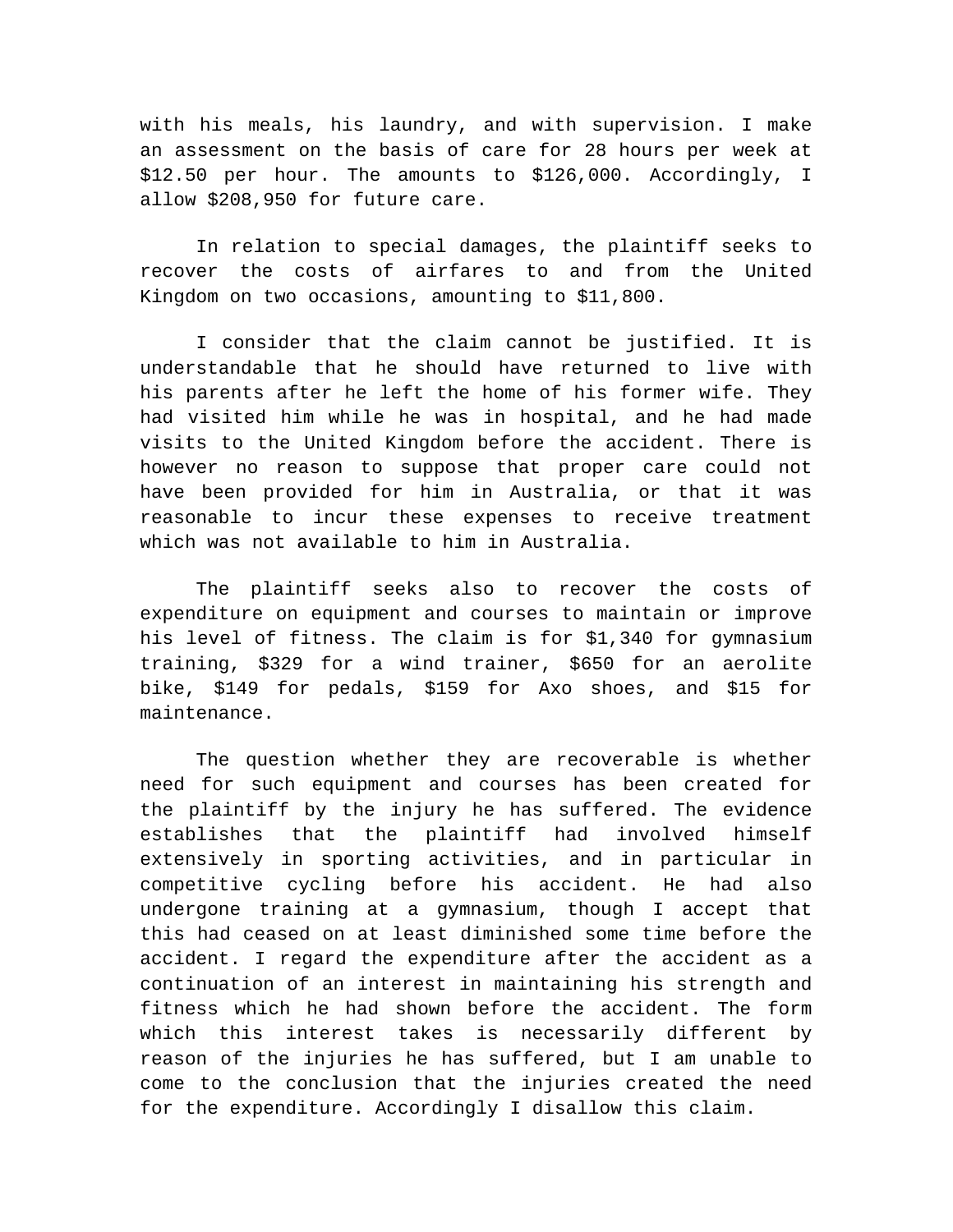I allow pharmaceutical expenses amounting to \$205; travel expenses to medical appointments of \$2,015; Royal Brisbane Hospital fees of \$184, and fees of Dr. Spork at \$168. These amounts have been paid, and interest is allowable on them. I allow \$605 interest for the pharmaceutical expenses, \$60 for the travel expenditure and \$10 for the medical fees.

I allow also hospital and anaesthetist fees of \$69,323. These have not been paid and hence attract no interest.

I allow \$32.50 per month for future pharmaceutical charges, and \$30 per month for visits to a general practitioner. That amounts to \$13,340. I allow \$600 for further urological reviews, \$2,000 for future cystopic examinations, and \$1,000 for possible future prostatic surgery.

I am satisfied that a Protection Order under s.65 of the Public Trustee Act 1978 should not be made in the circumstances of this case. A report by Dr. Klug dated 7 August 1992 (ex.4) refers to opinions by two doctors to the effect that he would not be capable of managing a large sum of money, but Dr. Klug thought that his condition had improved since he was seen by those doctors, and he expressed the opinion that he was fit to manage his own affairs. Mr. Salzman thought that the plaintiff is probably quite capable of taking care of his weekly and monthly finances, and stated that from a psychological point of view it wold be extremely damaging to Mr. Moran's ego if his financial affairs were turned over to a trustee.

The plaintiff gave extensive evidence in the trial. I concluded from his testimony that he is interested in and understands financial matters, and that he is able to manage his affairs. There is nothing to suggest that he is subject to or liable to be subjected to undue influence in respect of his estate. On the contrary, his own evidence and that of Mrs. Skerry indicated that he was mean rather than prodigal in the disposition of money.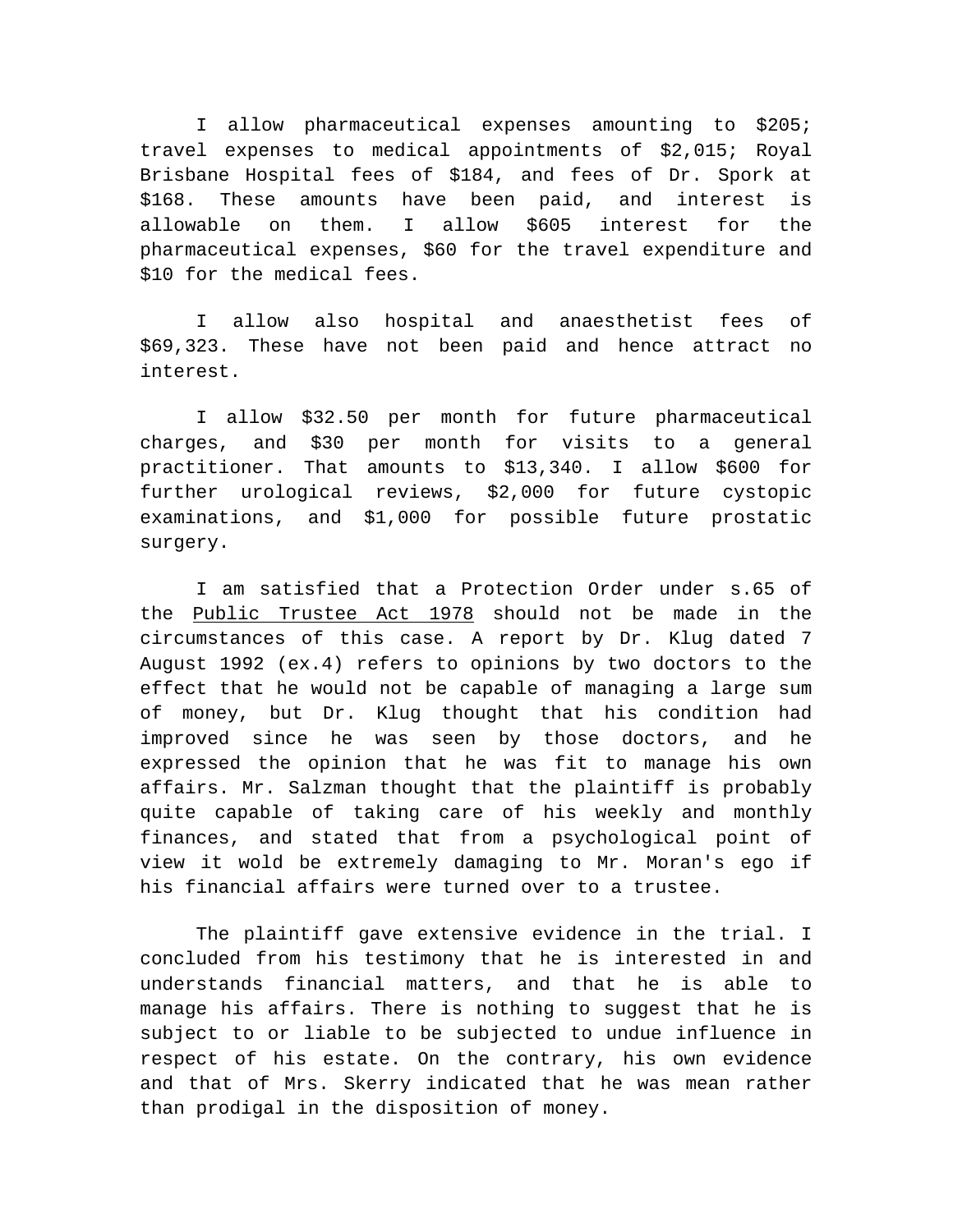There remains the assessment of past and future economic loss. The circumstances of this case make the calculation of economic loss a matter of some complexity.

I have already mentioned that the plaintiff had started work as an insurance salesman in approximately 1973. After he came back from England apparently in 1978, he joined Legal & General Insurance as a tied agent. For four or five years prior to the accident, he was working for Tyndal Insurance (then known as Associated National Life). He carried on business under the name of Patrick Systems. In the mid-1980s, he met an accountant, Mr. Hart, who became his accountant in 1985. According to Mr. Hart, if any of his clients wanted insurance, he referred them to the plaintiff, and reciprocally the plaintiff referred people who wanted accounting or tax advice to him. The plaintiff said that in the mid-1980s, Hart had recommended to him that he set up a trust structure to minimise taxation. Monchelsea Pty. Ltd. was established as trustee for the Moran Family Trust.

On 1 April 1986, the plaintiff formed a partnership with one Kenneth Macrae under the name of Danomont Business Consultants. He was still in partnership with Macrae when the accident occurred.

For the year ended 30 June 1981, the plaintiff's taxable income was \$8,074. For the following year, it was \$12,985.

A copy of an amended assessment for the income tax year ended 20 June 1983 shows that the plaintiff's taxable income was \$25,105. His statement of income and expenses for the year showed an income of \$32,971 and expenses of \$23,871, the net income being \$9,100. The expenses included \$9,784 in respect of a motor vehicle, of which \$6,222 was for leasing and \$3,716 for running expenses, and \$2,713 for entertaining. The basis for issuing the amended assessment is not known. The plaintiff's accountant Mr. Hart assessed the gross income for that year at \$48,000.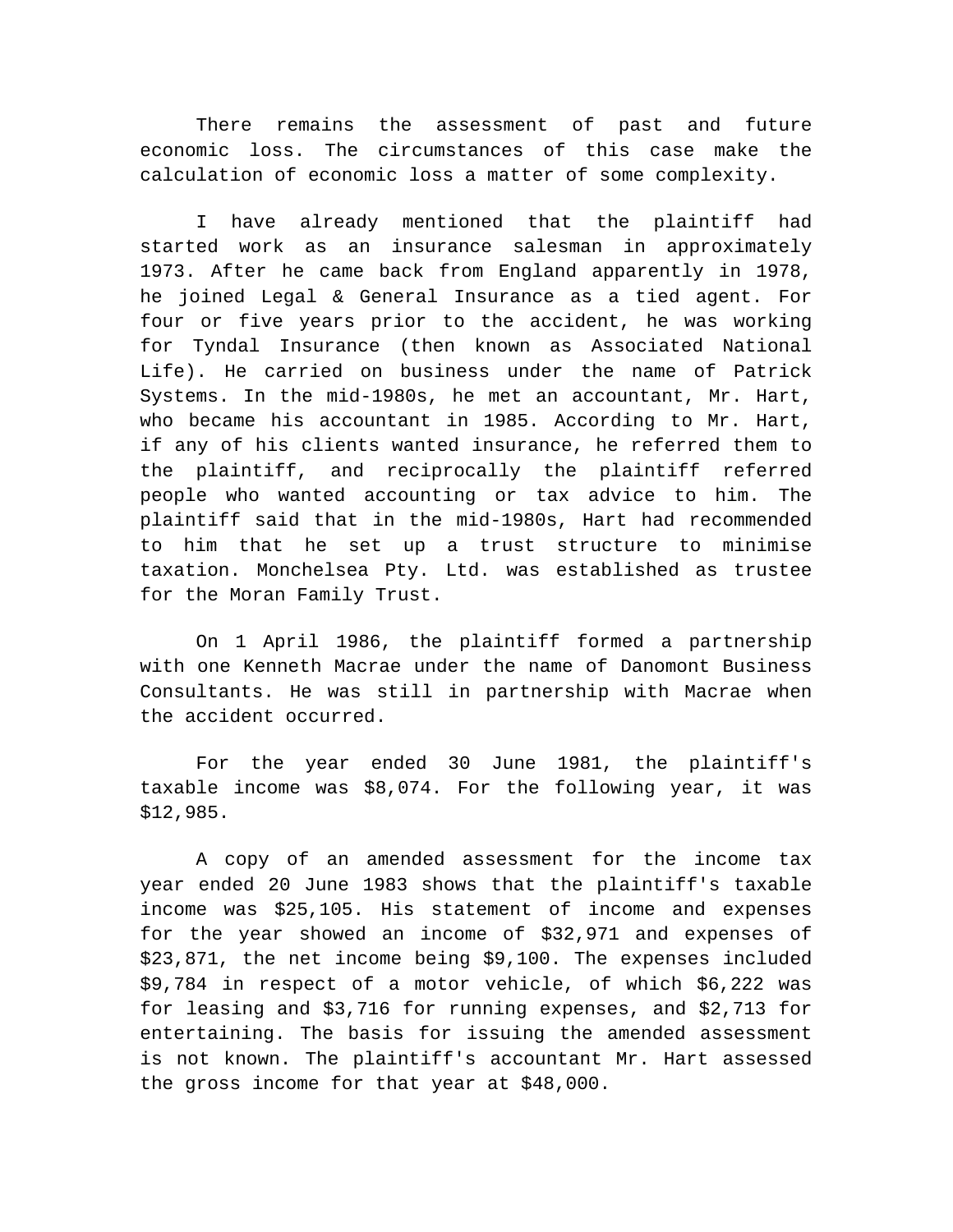In the year 1983/84, the plaintiff earned a net income of \$4,479. The net income from his insurance business was \$8,689, and there was a \$4,210 loss from Moran Smith & Associates. This was a firm which was set up to sell an agricultural product; it was not involved in insurance. According to Mr. Hart, the plaintiff would have had to receive commissions of approximately \$60,000 to make a net income of \$8,689, having regard to his expenses.

In the year 1984/85 the plaintiff received an income of \$5,900 as an employee of Monchelsea Pty. Ltd. He received also a net income of \$6,300, which as I understand the evidence was derived by Patrick Systems. He received also net income of \$3,013, as his half of a distribution to Moran Smith & Associates from a partnership "Finance & Management Account of Skerry Imports Pty. Ltd. and Moran Smith & Associates trading as Terra-Sorb. This income was not derived from insurance receipts. Mr. Hart estimated that the gross commission for 1985 would have been approximately \$70,000. He based this on a figure for gross commission from Monchelsea of \$35,494, which he then doubled.

In the year 1985/86, the plaintiff received \$30,000 as an employee of Monchelsea Pty. Ltd. He had a loss of \$9,316 from the involvement in Moran Smith and Associates Pty. Ltd., and also a loss of \$9,980 from commodity trading. The profit and loss statement of Monchelsea Pty. Ltd. for that year shows gross commissions received of \$69,415.99. Expenditure included the \$30,000 paid to the plaintiff as director's salaries, leasing charges of \$20,540 and rent of \$2,880. The leasing charges were \$12,000 for a Porsche motor vehicle, and the balance for antique office furniture. The rent was part of the rent of his apartment.

The picture that emerges from this analysis is that over the period of June 1982 till June 1986, he was received commission rising from approximately \$48,000 to \$70,000. By this time he had been involved in selling insurance for approximately 13 years.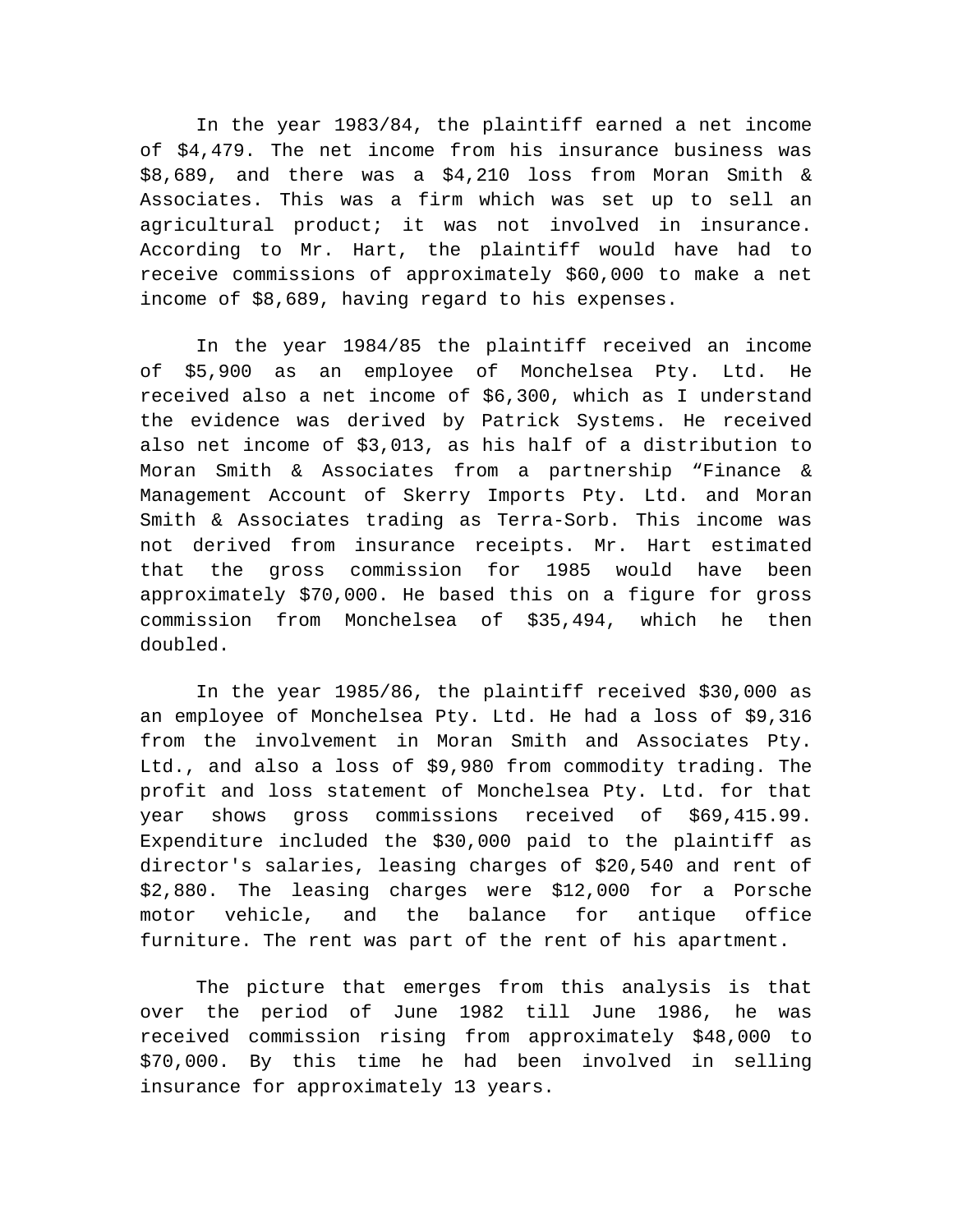The plaintiff was injured in the course of the year 1986-1987. According to Mr. Hart, the plaintiff's income was running substantially higher in that year than in the previous year. He thought from memory that it was between \$60,000 and \$70,000 for the seven month period. Mr. Calabro, an accountant, made an analysis of figures in the bank account of Monchelsea Pty. Ltd. and found that the total gross income to the date of the accident was \$56,627. This showed a 15.68 per cent increase in income over the previous year. Mr. Calabro estimated the gross commission that the plaintiff should have earned in the 1986/87 financial year by applying the 15.68 per cent increase to the actual gross commission earned by the trust in the 1985/86 financial year of \$69,416. Hence he calculated the commission to be \$80,300. He calculated the estimated net income for the 1986/87 financial year, had the accident not occurred, as \$63,720.

This contrasts strongly with the evidence given by Mr. Macrae, who was in partnership with the plaintiff at the time under the name Danomont Business Consultants. Mr. Macrae described himself as an accountant/consultant. He is still involved in the insurance business. He said that all the records for the year 1986-1987 were given to Mr. Hart. From memory, he thought that Danomont had a \$27,000 loss. He said that in that year about 90 per cent of the business involved selling a wealth plan product. In April 1987, the company they were dealing with, Associated National Life, took it off the market with barely any notice so that they could not write any more business. He said that the loss of the product had the effect that he had no product to sell. About a month or two later he left Associated National Life and got an agency with AMEV Life. He said that he had earned about \$15,000 a year after expenses were deducted for the last five years. His gross commissions last year amounted to \$90,000. He has 26 staff spread around Queensland, but they are involved also in his accountancy work. He specialises in corporate superannuation business and insurance bonds/superannuation. He described 1986 and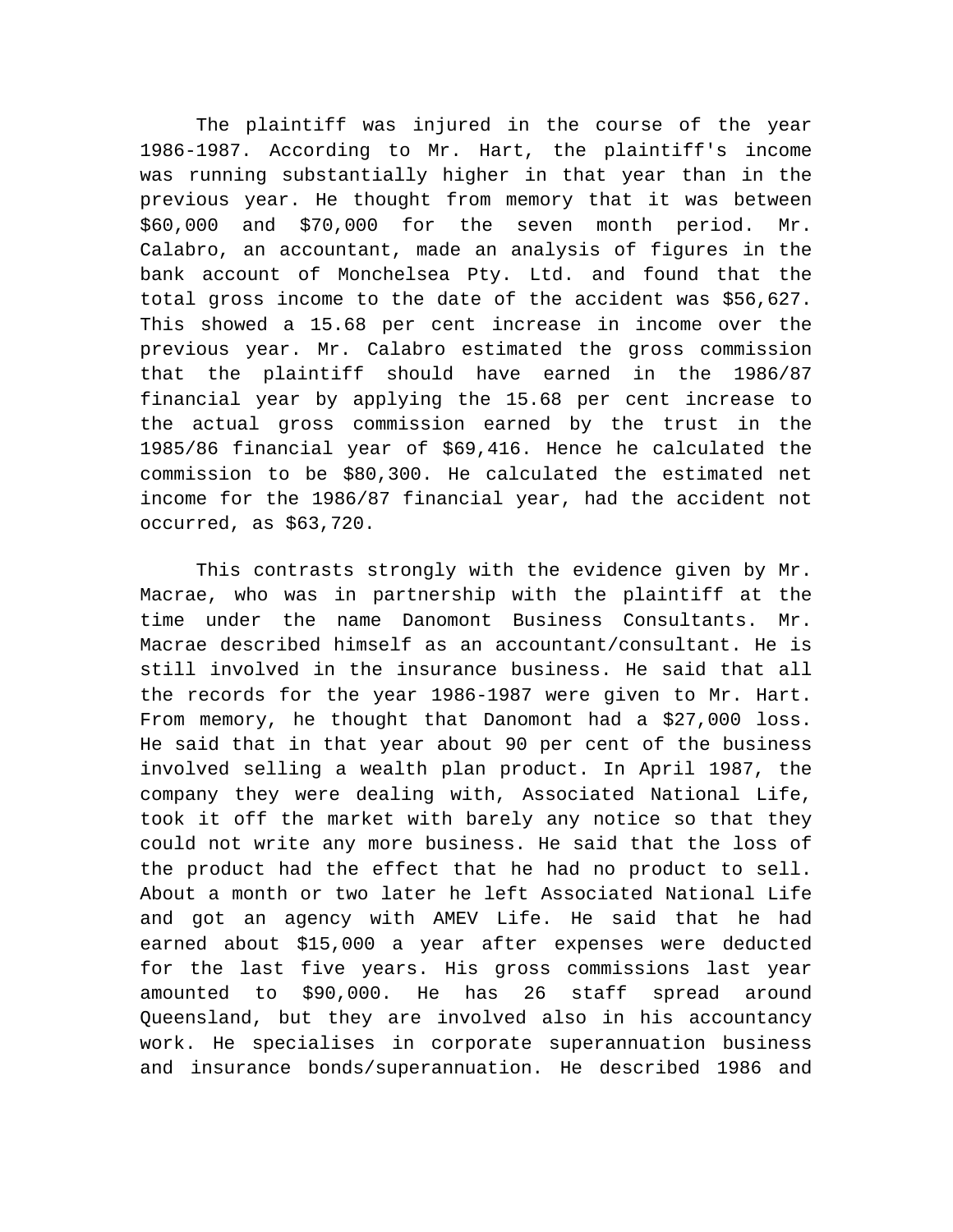1987 as being two of the best years he had ever had in the insurance industry, though he was doing better now.

Accordingly to the plaintiff, at the time of the accident he had been writing insurance solely for Tyndal for one and a half years. There was however nothing to prevent him from moving from Tyndal to another company. He thought that the major item he was selling at the time of the accident was called Tandem, and that commission for that product when sold was 90 or 100 per cent of the premium in the first year. He agreed that this sort of product was a great part of his business. It appears from commission statements from Associated National Life to Patrick Systems that he sold inter alia "Tandem", and "Unit Link".

Mr. Grahame Evans was appointed national superannuation manager at Associated National Life in November 1986. In January 1988 he became assistant general manager of Associated National Life, and he was appointed to its board in February 1989. He described "Tandem" as an investment savings contract coupled with a life policy. It was a capital guaranteed contract. Unit Link was also an investment savings contract. In Unit Link all the investments were, he said "bundled together and in fact the nature of the investments were then guaranteed in a unit value and the unit value was the value of your investment". After the unit link (Wealth Plan) was introduced Tandem was stopped as a product. Unit link was taken off the market in April 1987. When a substitute was put back onto the market in April 1988, it was exactly the same as Wealth Plan except that the commission was reduced from 90 per cent to 30 per cent of the first year's premium. The commission was an advance commission. In the case of the Wealth Plan, if the policy lasted for less than the first four months, the insurance company wrote the full amount of commission back. Thereafter the agent kept five per cent for each month for the next 20 months, so that after 24 months he kept the whole of the commission.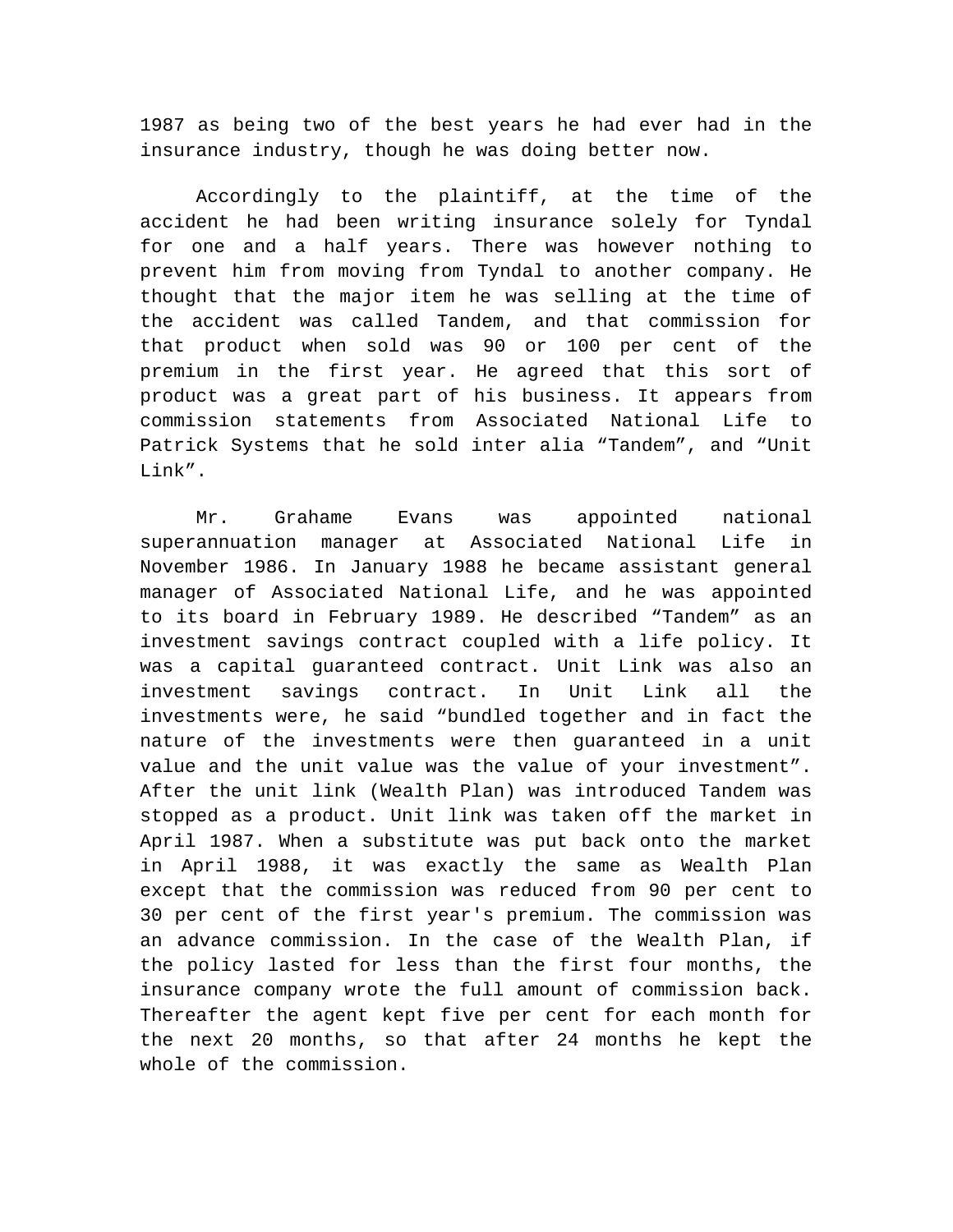Mr. Evans said that the stock market crash in October 1987 was devastating for a number of companies. Tyndal's (Associated National Life's) unit prices for the unit linked policies continually slided because of poor investments. Many policyholders cashed in their policies. He said that the company lost many agents when Wealth Plan was withdrawn in April 1987, and after the crash, many agents lost a lot of face with their clients and went elsewhere to seek better returns. In early 1987, the company had approximately 3000 agents on its books; it reduced these numbers down to 800, and they are now about 1200. Danomont Business Consultants did not move to another company after the Wealth Plan was withdrawn in April 1987, but it owed a debt to the company of approximately \$23,000 in respect of commissions which were repayable to the company.

According to Mr. Evans, at present in comparison with early 1987 the level of commissions in the savings plan areas have significantly reduced (more than half the commissions have dropped by more than half). In respect to risk insurance, commissions had reduced slightly but premium rates had reduced significantly because of competition in that area. The insurance industry has moved significantly towards the risk insurance area. In relation to superannuation, he said that insurance companies employed agents to sell superannuation to self-employed people. They also are able to sell employer sponsored superannuation to employees. The commission rate is only about three per cent, but an agent may achieve a large commission if he sold superannuation to a large business.

In cross-examination, Mr. Evans said that when Tyndal withdrew Wealth Plan, a number of agents went to other companies, but in many instances they continued with Tyndal because they were happy with the disability policy that Tyndal offered. He agreed that while in general the level of agent's commissions had gone down over the last few years, this had been compensated until last year by the fact that the overall level of superannuation business had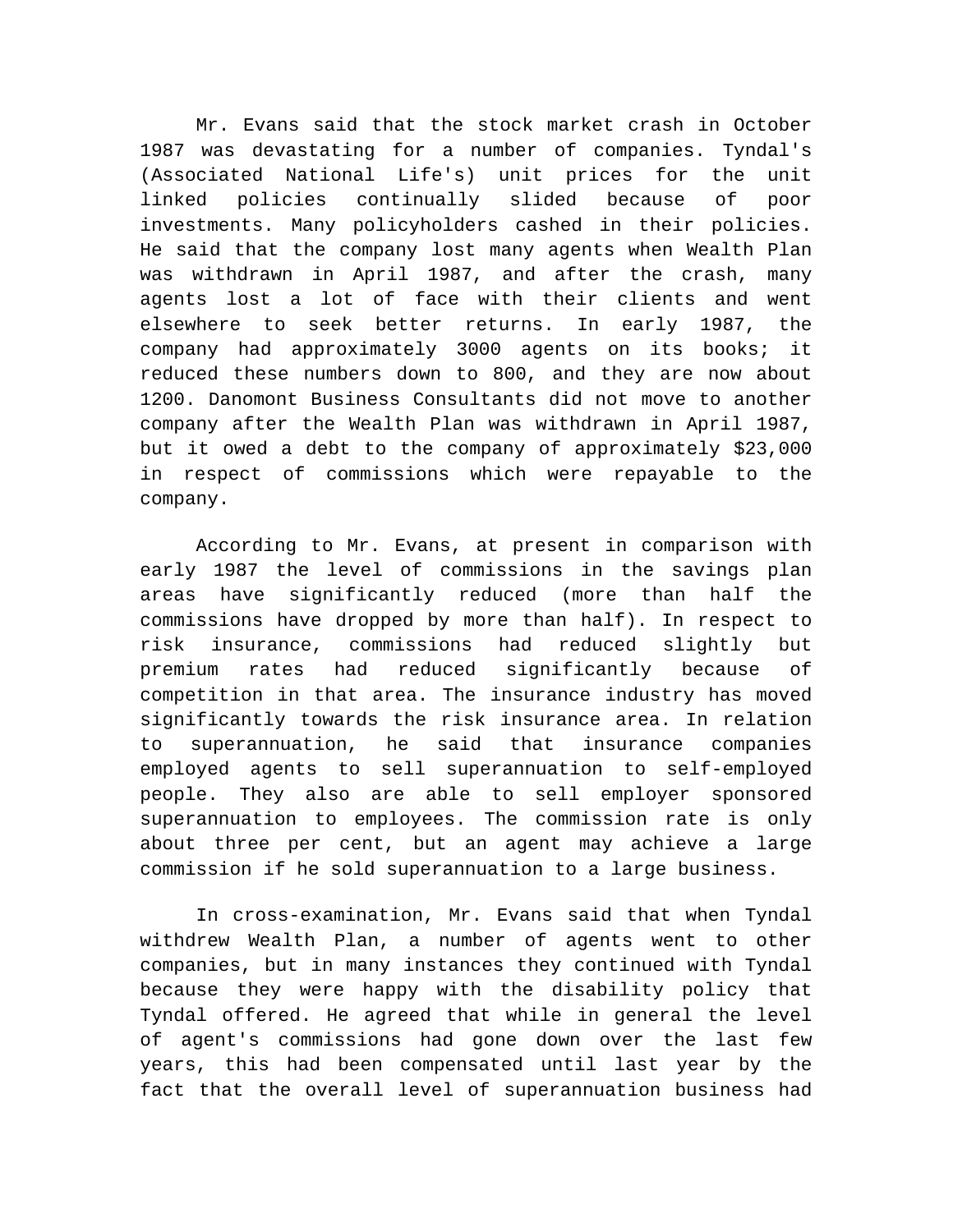gone up. From January 1992 to 31 December 1992 personal superannuation business had gone down. It was pointed out to him that according to figures produced by the Insurance and Superannuation Commission there had been an increase in annual premiums by 28.3 per cent from September 1987 to September 1988, and he was asked how he reconciled that with his evidence that the stock market crash had a devastating effect on superannuation business. His answer was that it had a devastating effect on all of the unit linked business. There was a flight into capital guaranteed funds. He agreed there was money in that for agents. He agreed also that the overall volume of superannuation business had vastly increased in 1988 to 1990, and it had increased in 1991, but it had not increased in 1992.

Mr. Daniel, who has been Queensland State Manager for Tyndal since 1990, has known the plaintiff since 1982. He said that prior to entering into the partnership with Macrae, the plaintiff was selling risk insurance and also superannuation, savings and lump sum investment. He was not a tied agent. After entering into the partnership, he sold much more superannuation, but he also sold disability and term insurance. He described the plaintiff as being in the top 10 per cent of agents with the company. At one stage he was possibly one of the top five writers in the company. He said that he worked very hard, he was a very ethical agent and had a good clientele.

Mr. Daniel said that when Wealth Plan was removed from the market in April 1987, Tyndal still had insurance bonds, a corporate superannuation plan and risk products. About 80 per cent of the agents that were writing wealth plans left and went to other companies to find contracts of a similar nature, but they continued to write risk insurance with the company. He thought that agents with the experience and standing of the plaintiff were unaffected by the withdrawal of Tyndal from the Wealth Plan field. He thought that the stock market crash would not have affected him greatly, as he had a risk insurance background and he was able to adapt because he knew the market well.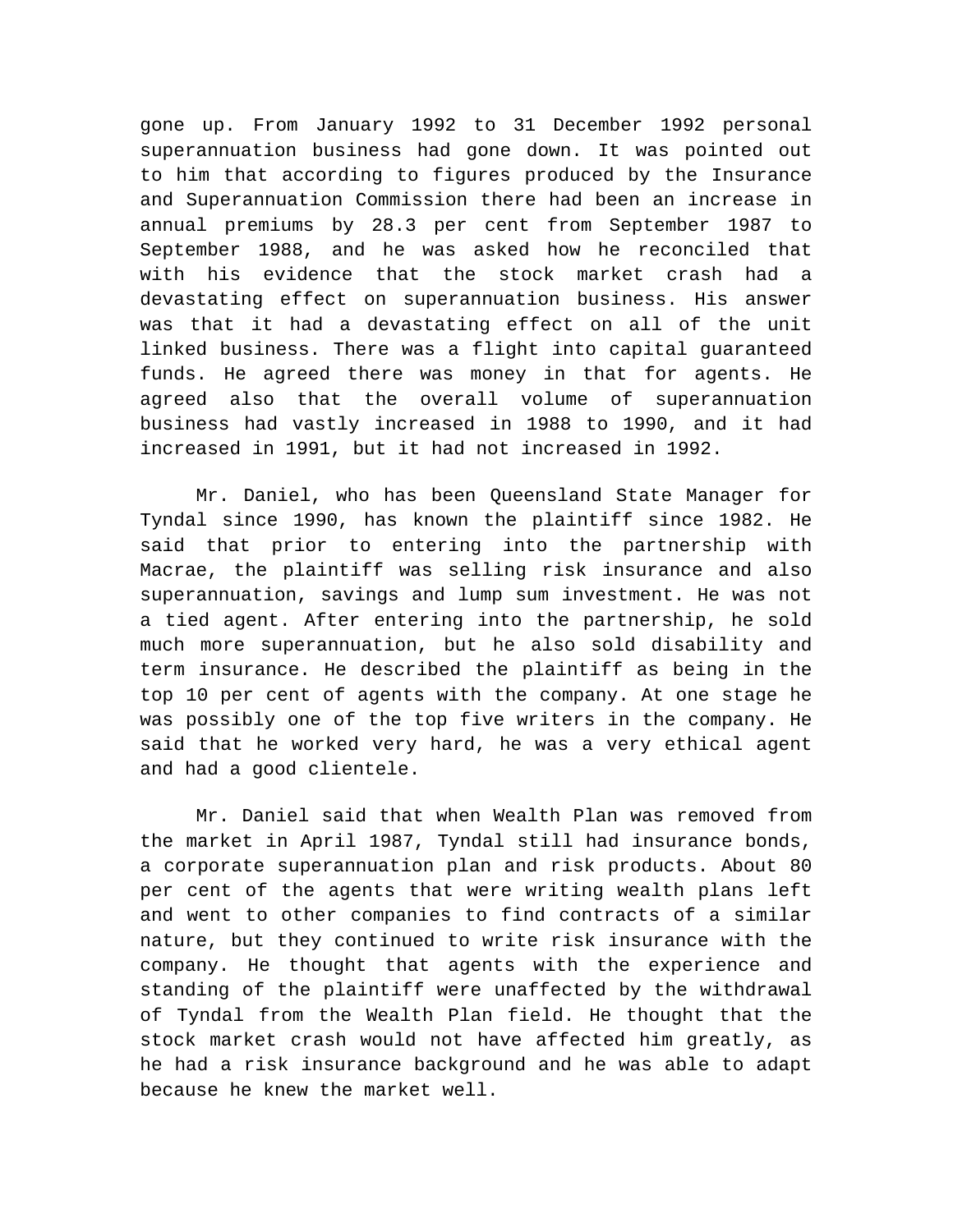According to Mr. Daniel, the income of agents with the experience and standing of the plaintiff had gone up since 1987. Most of them earn between \$200,000 and \$500,000 a year. Tyndal in Queensland has at present 10 general agents who receive between \$150,000 and \$250,000 a year in commission, and the plaintiff would have been offered one of these agencies. He expected that he would get commission from other companies as well. He would be surprised if the plaintiff would not be earning between \$200,000 and \$500,000 personally, together with "overriders" which are intended to indemnify the agent in relation to the costs of running his business.

Mr. Daniel said that disability insurance had increased dramatically since 1987.

In cross-examination, Mr. Daniel said that the big increase in the plaintiff's income in 1986 was due to his relationship with Mr. Hart, which involved him in selling superannuation to his clients. He agreed that the savings and investment products of Associated National Life were very attractive at that time because of the returns of 60, 70 or even more per cent they were making. This lasted until the crash of 1987, and returns of that kind have not been seen again.

Mr. Daniel agreed from an examination of records of Danomont Business Consultants (Part of Ex. 11) that more than 95 per cent of what was sold by Danomont was unit linked products.

Mr. Gerathy, an insurance consultant and risk manager, was transferred to Queensland from Tasmania in 1987 as Queensland State Manager of Associated National Life in January 1987. Prior to the stock market crash in October 1987, the number of its agents had been reduced. After the crash, the ability of agents to sell investment related products had virtually disappeared, and the only agents that stayed were ones selling life insurance. About 75 per cent of the total agency force left. He thought that the plaintiff would not have continued with Associated National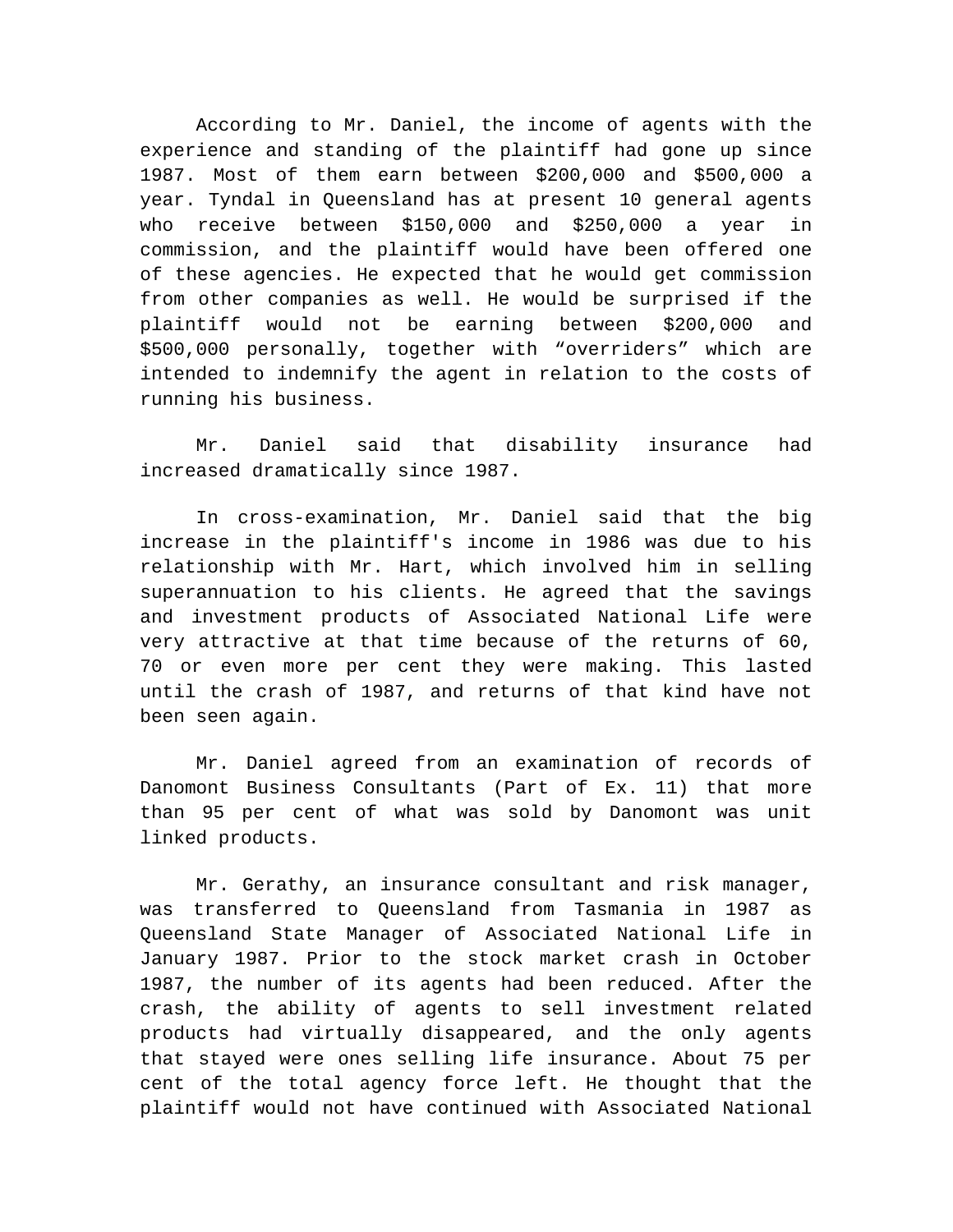Life, as its policy from early 1987 was to move away from savings plan/high commission related products. Prior to February 1987, Danomont was selling predominantly investment and savings plan related contracts. After the decision was taken to cancel Wealth Plan, a large portion of the agency force stopped writing any business with Associated National and moved to other companies that had a similar product. At present the market place for investment related business products is a tiny portion of the market.

According to Mr. Gerathy since the stock market crash as a consequence of the entry of the banks into the marketplace and the education of the public by industry investors and consumer group, there had been massive reductions on charges on investment products and in commissions on them. There had been a shift back by life companies to risk products and a huge reduction of charges. He said that at the present time gross incomes being earned were between \$50,000 and \$60,000 (including overriders). He thought that expenses would be about \$15,000 per annum.

Mr. Skerritt, who is managing director of a company involved in the marketing of life insurance products and disability insurance products, said that in the period from 1983 there was an enormous growth in the number of insurance agents and the development of new products including superannuation plans which concentrated on shares or property or international shares or resources. In relation to Wealth Plan type products in the years 1986,1987 he was asked, "whether this had any impact upon the incomes received by insurance agents in the field of selling such products?" He replied, "It was a dream." Predictions were being made of future earnings of 30, 50, 70 per cent. He said that it was a period of great prosperity for agents at that time in the insurance industry and financial planning industry. The good times lasted until the crash in October 1987. After that, there was a flight to capital guaranteed funds and also to property. There was an enormous property boom after that,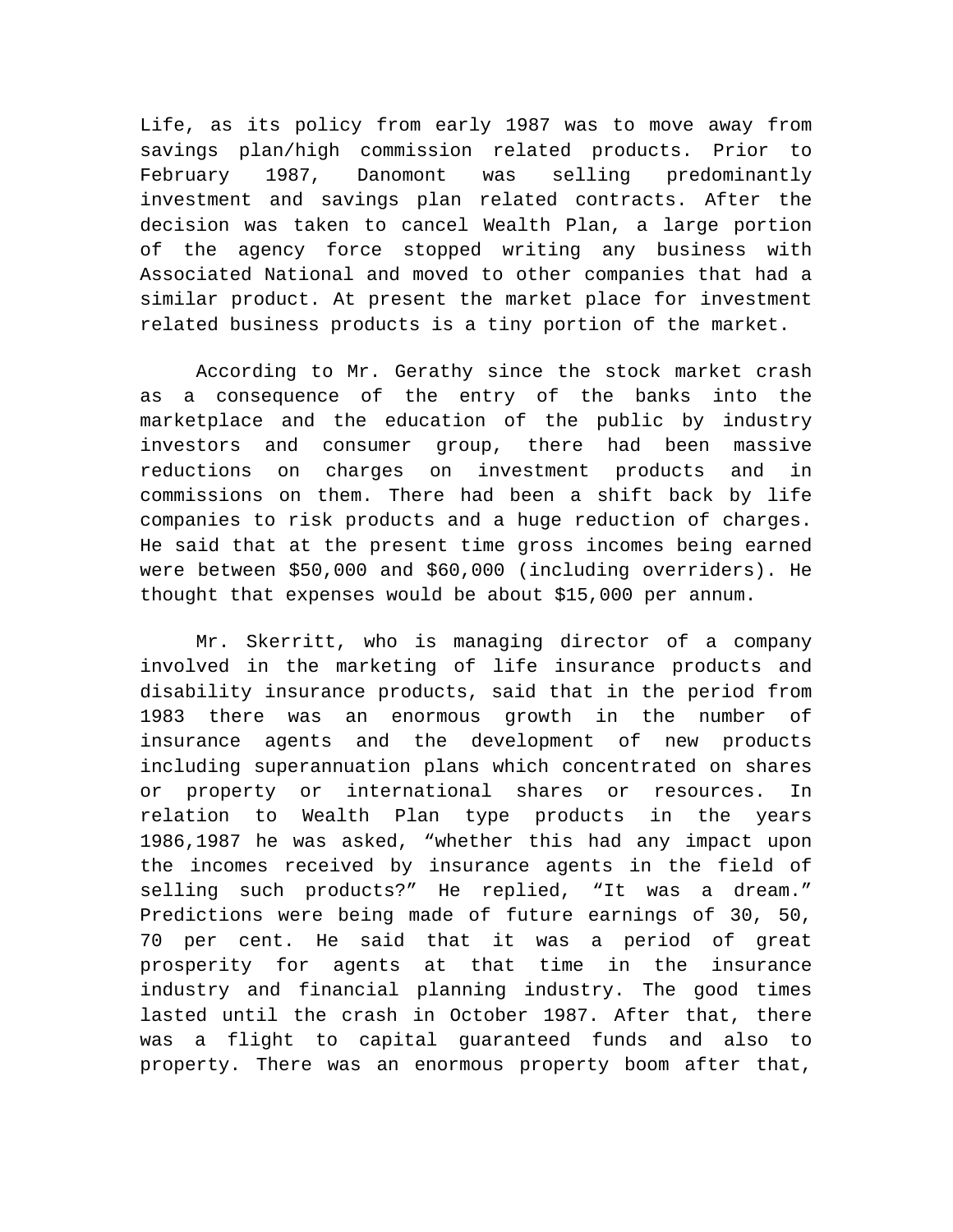and that boom had collapsed. Agents could still sell capital guaranteed funds and risk insurance.

Mr. Skerritt thought that the average earnings of an agent in Queensland or in Australia would be between \$40,000 and \$50,000 before expenses of approximately \$14,000. He thought that \$70,000 to \$80,000 before tax was not unreasonable for "a pretty good agent". In his opinion, agents now are earning 50 to 60 per cent of what they were earning in the years ended June 1989 and June 1990. He described the year ended June 1987 as a super boom year, a period when anybody could sell investments. In 1988, 1989 and 1990 the average good agent might have been earning \$65,000 before expenses.

Mr. Stone, an insurance agent who has been involved in the insurance industry for 33 years, said that in his experience the share market crash did not have any significant effect on the viability of insurance consultancy business. It increased opportunities for income earning because people realised the need to insure their income. He has concentrated on disability insurance. He said that he had earned in commissions \$33,350 in 1984/85; \$62,000 in 1985/86; \$96,000 in 1986/87; \$118,000 in 1987/88; \$135,000 in 1988/89; \$158,000 in 1989/90; \$167,000 in 1990/91; \$140,000 in 91/92; and he expected to earn \$140,000 to \$150,000 in 1992/93. This did not include overriders, which amounted to \$20,000 to \$25,000 on an annual basis. Expenses would have been 30 to 35 per cent of these incomes.

Miss Borradale is a partner of Mr. Stone. He specialises in risk insurance and she specialises in the financial planning, superannuation and investment side. She came into the business in 1987. She said that the stock market crash did not have any impact on the superannuation business she was writing. All it meant was that instead of buying equity based superannuation products, people bought capital guaranteed based products or property based investments. She agreed that the commission paid to agents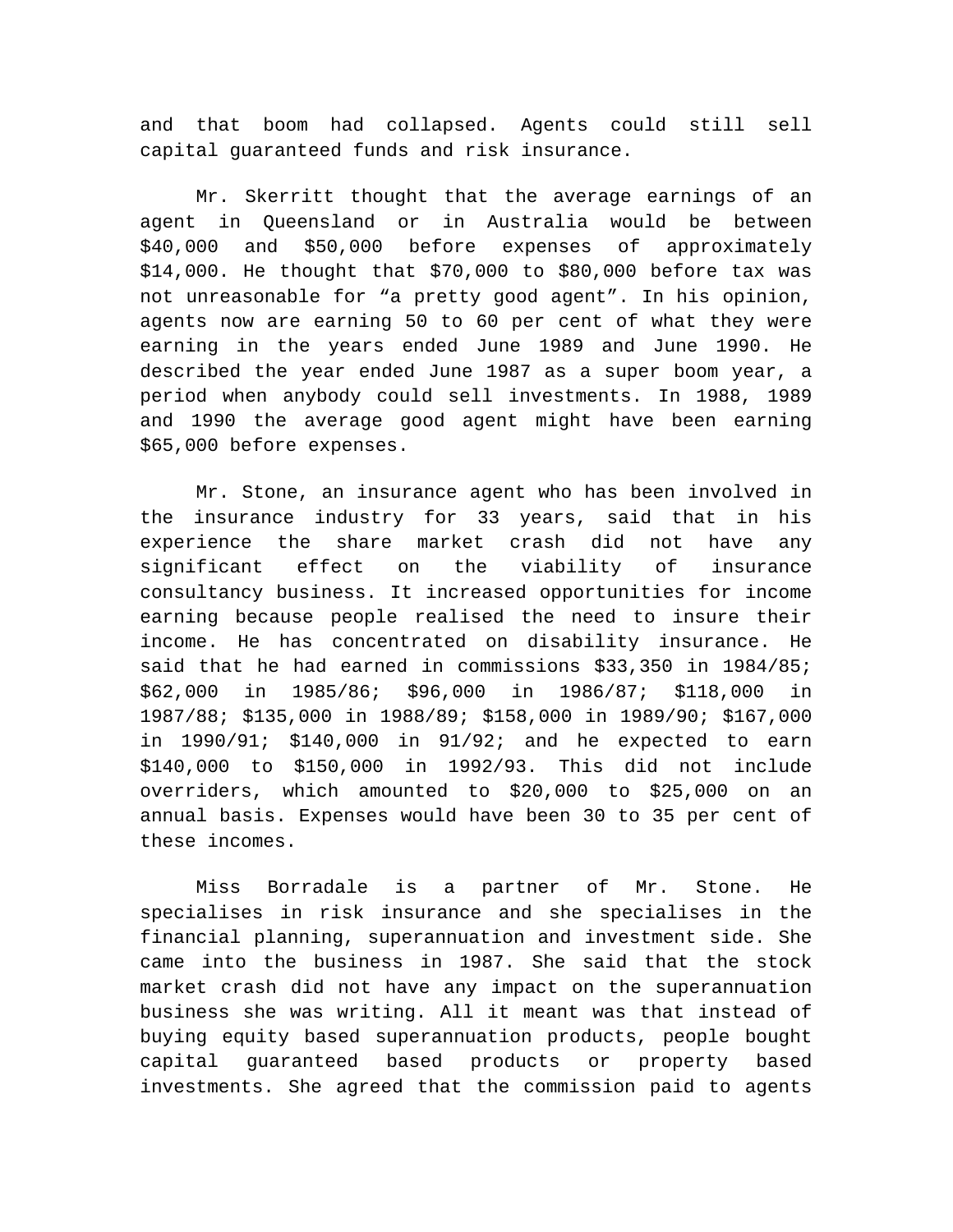may have been reduced by half, but she said they were getting paid on an increased amount. She said that from 1988 onwards she had earned \$25,000 net of expenses per year until she now earned about \$72,000. She explained that this was net of her office expenses and that overriders were used to meet office expenses. Her taxable income last year was approximately \$25,000 or \$26,000. The major items which reduced her income of \$72,000 to \$25,000 were car leases, the cost of running a car, and her personal disability insurance policy and her professional indemnity costs.

The conclusions I have reached are these:-

- (1) The plaintiff had been engaged in the insurance business for approximately 13 years at the time of the accident.
- (2) Over the financial years 1981 to 1985 he had earned taxable income from insurance business ranging from \$8,674 to \$15,208 (apart from the amended assessment for 1983). I accept that the taxable income was lower than otherwise it would have been because he leased expensive motor vehicles. The maximum commission he earned over the period 1981 to 1986 amounted to approximately \$70,000. For much of the time it was considerably less than that.
- (3) In the financial year 1987, he had earned \$17,456 net prior to his injury. I do not accept that he would have continued to earn at that rate or at an increased rate for the remainder of the year. His commissions were being received almost wholly from the sale of a product which was withdrawn from sale very shortly after the accident. He would probably have been obliged to pay back part of the commissions he had earned by reason of lapses of the policies he had written. Though the effect of withdrawal of Wealth Plan would probably have been that he would have moved to the sale of a similar product offered by another company, there would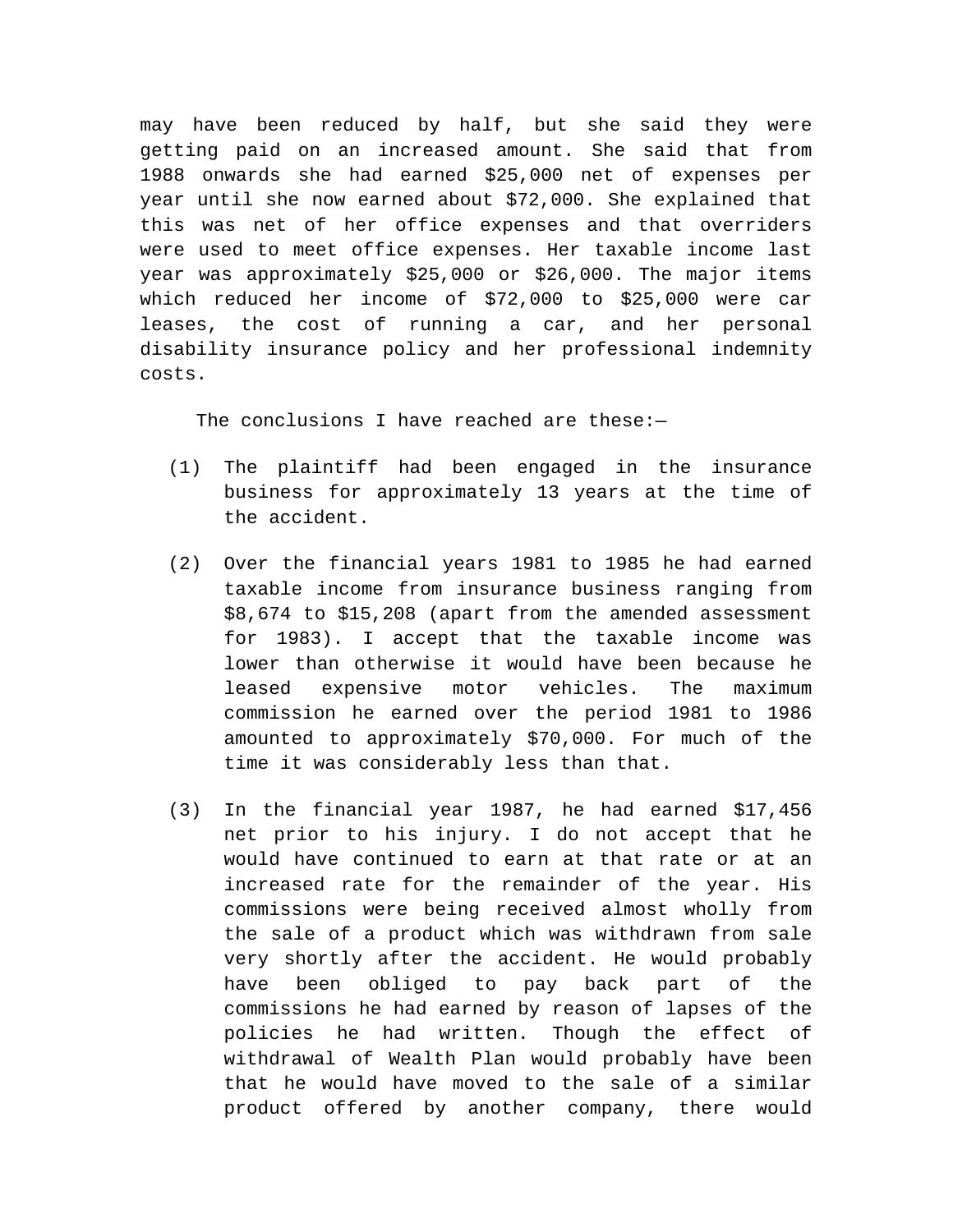probably have been a period when he was unable to sell until he had arranged an agency with another company.

- (4) In the year 1988, the plaintiff's ability to sell products similar to Wealth Plan would have come to an end with the stock market crash in October 1987. I accept however that he would have been able to convert to the sale mainly of risk and disability insurance, and to have continued as an agent selling a wide range of products, including superannuation.
- (5) I accept that the plaintiff was a very good insurance agent, that he had a good clientele and that he understood the industry and the market well, and that he was in the top 10 per cent of the agents who sold Associated National products.
- (6) At the same time, I consider that the most reliable way to estimate his income over the pre-trial period is to have regard to his pre-accident income and the changes in the insurance industry over the period from 1987 until now.
- (7) In the light of the evidence I have summarised I consider that on average over the six years from the date of the accident until the date of trial he would probably have earned commissions (including overriders) in the order of \$75,000 per annum. From this there would be deducted expenses of approximately \$35,000 per annum, leaving a taxable income of \$40,000 per annum. After deduction of tax that amounts to \$29,266. I have made that assessment having regard in particular to the evidence of Mr. Skerritt and to the evidence as to the plaintiff's level of expenses.
- (8) I accept that it is likely that he would have been offered appointment as a general agent of Tyndal if he had not been injured. He may have followed the course of establishing an office with a number of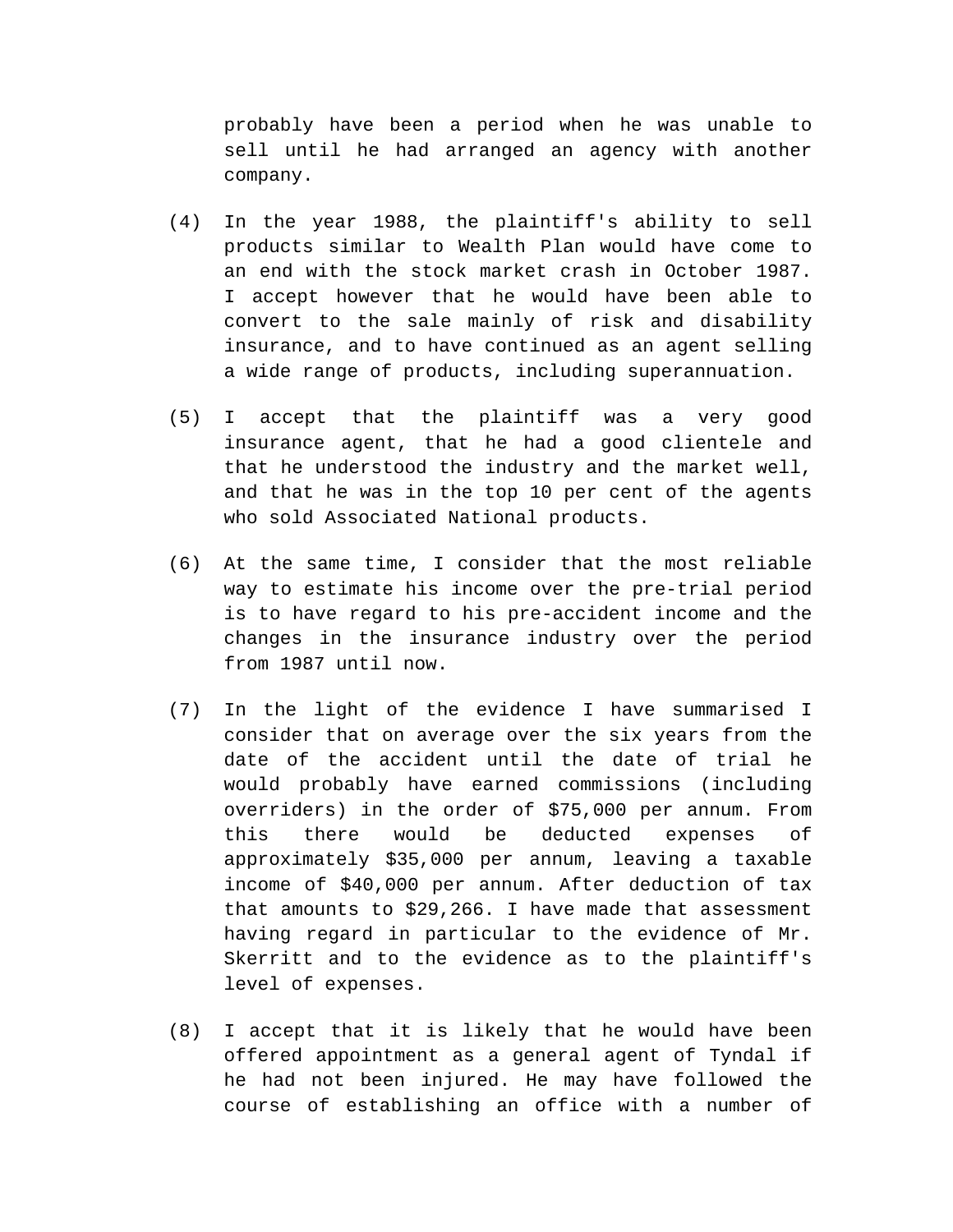sub-agents and staff, with the consequence that both the total amount of his commissions and his expenses would have increased. Nevertheless I consider that any assessment based on an assumption of a gross income ranging up to \$500,000 a year with an undefined level of expenses would be quite unreliable.

I have assumed that the plaintiff would have continued to lead an expensive lifestyle with a consequent effect on his taxable income, but I consider that the loss of a satisfying manner of life should be reflected in the assessment of loss of enjoyment of life (and I have done this) rather than in the assessment of economic loss. That assessment should, I consider, be made on the basis of determining the plaintiff's net income after tax, having regard to the manner in which he chose to conduct his business. It would, I think, be wrong to assess damages for economic loss on the basis that he may have derived a higher net income after tax if he had not expended more than he did on the lease of expensive motor vehicles or antique furniture. He cannot, in my opinion, prove that he has lost more than a sum based on his net income after tax as it emerges from the way in which he managed his affairs.

I would discount the resulting figure for past economic loss by 10 per cent for the usual contingencies, and hence would assess past economic loss in the sum of \$158,036.

I assess his future economic loss on the basis that he would have continued as an insurance agent until age 60. At a net income of \$29,266 a year, that would be assessed at the sum of \$338,886. I discount this by 20 per cent for the usual contingencies, and assess his future economic loss in the sum of \$271,229.

Accordingly, I assess damages as follows:—

(a) Pain, suffering and loss of the amenities of life \$90,000